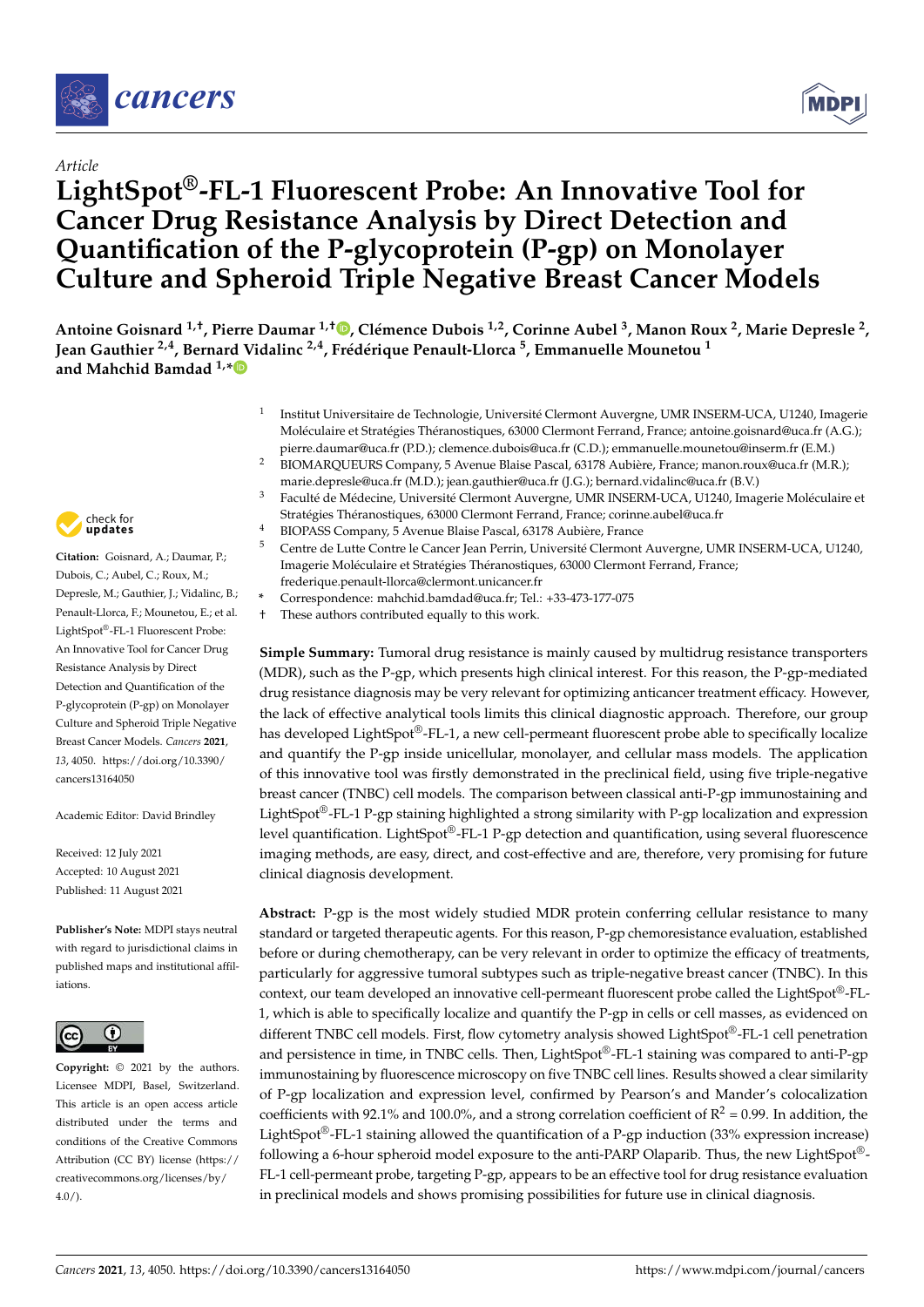**Keywords:** multidrug resistance; P-gp staining; LightSpot®-FL-1 cell-permeant fluorescent probe; triple-negative breast cancer

#### **1. Introduction**

The permeability-glycoprotein (P-gp) was discovered about forty years ago, initially as a membrane transporter at the origin of chemoresistance in cancer [\[1\]](#page-16-0). In reality, P-gp is part of a wide class of "ATP-binding cassette" (ABC) superfamily transporter proteins, called "multidrug resistance" (MDR). MDR proteins, and the P-gp in particular, were highly conserved during the evolutionary process and are ubiquitous. In fact, they are naturally expressed in a wide variety of living organisms from prokaryotes to eukaryotes, such as bacteria, protozoa, fish, *Drosophila* and mammals [\[2](#page-16-1)[–6\]](#page-16-2). In humans, MDR proteins are commonly studied because of their involvement in tumoral multidrug resistance mechanisms [\[7,](#page-16-3)[8\]](#page-16-4). Indeed, MDR proteins act as xenobiotic transmembrane efflux pumps, recognizing a large panel of substrates with different structures and properties, such as various pollutants and drugs  $[9-11]$  $[9-11]$ . These pumps establish a veritable cellular defense network, exhibiting a protective role against external aggressions. At present, MDR transporters are considered to be an essential part of the innate cellular defense system, also called the "chemoimmunity" network, that presents various characteristics reminiscent of classical immunology [\[12\]](#page-16-7). This system is particularly complex because a single MDR transporter can recognize a wide variety of substrates, and one anticancer agent can also be the target of several transporters. Thus, MDR proteins have been identified as one of the main causes of tumoral cell cross-resistance against anticancer drugs. Indeed, many conventional chemotherapeutic agents, such as anthracyclines, taxanes or vinca-alkaloids, and/or targeted therapeutics such as tyrosine kinase inhibitors or poly-ADP ribose polymerase inhibitors (anti-PARPs) are expelled from cells by MDR transporters [\[13–](#page-16-8)[15\]](#page-16-9), and many tumoral types overexpress several MDR transporters. The main identified MDR proteins presenting a clinical involvement are (i) the P-gp encoded by *ABCB1*, (ii) the MDR-associated proteins (MRP) encoded by *ABCC* genes, such as MRP1 (*ABCC1*) or MRP7 (*ABCC10*), and (iii) the breast cancer resistance protein (BCRP) encoded by the *ABCG2* gene [\[8](#page-16-4)[,16\]](#page-16-10).

Numerous biological mechanisms can lead to the development of chemoresistance, among which MDR-mediated drug efflux is the most frequently described [\[17\]](#page-16-11). Likewise, high expression of MDR proteins is often associated with aggressive subtypes and low disease-free survival rates in breast tumors [\[18\]](#page-16-12). Thereby, their clinical relevance resides in their predictive value on tumoral drug resistance, which is directly linked to the prognosis of the disease [\[19,](#page-16-13)[20\]](#page-16-14). Thus, the importance of considering the P-gp expression level in tumors to optimize patients' treatment orientation was highlighted in several studies [\[19](#page-16-13)[,21](#page-16-15)[,22\]](#page-16-16). However, the P-gp expression level is not frequently evaluated in clinical practice, which can in part be attributed to one specific issue, namely the lack of relevant analytical tools [\[8\]](#page-16-4).

Triple-negative breast cancer (TNBC) is a breast cancer subtype that is immunohistochemically negative for the estrogen receptor (ER) and for the progesterone receptor (PR), and is also associated with the absence of HER2 protein overexpression and/or *HER2* gene amplification [\[23\]](#page-16-17). This heterogeneous and aggressive disease accounts for 15 to 20% of breast cancers and is associated with poor prognosis and drug resistance [\[17](#page-16-11)[,24](#page-16-18)[,25\]](#page-16-19). Despite colossal efforts made regarding TNBC treatments, only 20% of patients present a pathologically complete response after treatment, while others are most likely to present an early recurrence or develop a metastatic disease [\[26\]](#page-17-0). As a matter of fact, TNBC tumors are, at first, particularly sensitive to chemotherapy, but a high proportion becomes resistant during treatment and presents difficulties for achieving a complete pathological response. This phenomenon is called the "triple-negative paradox" and explains why TNBC represents a relevant study model for cancer-cell drug resistance [\[17,](#page-16-11)[27\]](#page-17-1).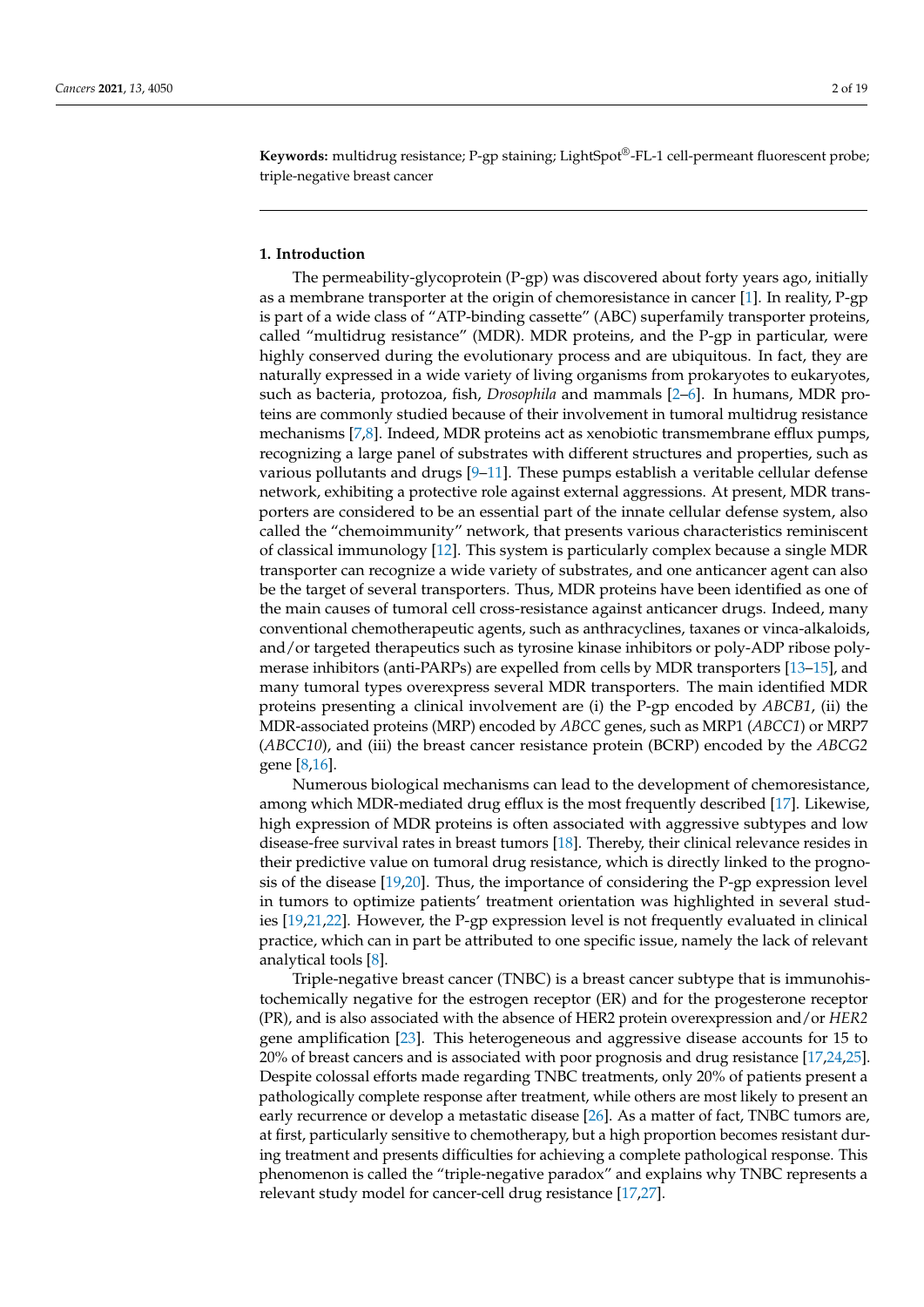In the last few years, the works of our research group were focused on optimizing TNBC treatment, in correlation with resistance mechanisms mediated by MDR proteins. Indeed, we highlighted the relay overexpression of BCRP and P-gp MDR proteins on SUM1315 monolayer TNBC cell cultures, after exposure to the PARP inhibitor Olaparib [\[28\]](#page-17-2). Our group has developed various in vitro preclinical tools, e.g., TNBC cancer spheroids mimicking avascular small-size micro-tumors [\[29–](#page-17-3)[32\]](#page-17-4), notably for realizing highthroughput drug screening or modeling the distribution of small molecules of interest inside these cell masses [\[33\]](#page-17-5). In parallel, through pharmaco-modulation approaches, we designed bio-active fluorescent compounds such as LightSpot® fluorescent tracers targeting P-gp [\[34\]](#page-17-6).

In these present works, we report on the validation of the LightSpot®-FL-1 tracer as an innovative fluorescent probe for selective and sensitive detection, localization, and quantification of the P-gp in cells or cell masses. The proof of concept was established on several unicellular, monolayer or spheroid TNBC models and a microscopy-based methodology was performed to explore native or induced P-gp expression on those models.

## **2. Experimental Section**

#### *2.1. LightSpot®-FL-1 Chemical Synthesis Achievement*

Commercially available reagents and solvents were used without further purification for the synthesis and characterization of LightSpot®-FL-1, as previously described [\[34\]](#page-17-6). Briefly, LightSpot®-FL-1 was obtained by coupling an amine-bearing P-gp inhibitor derivative with the commercial amine-reactive *N*-hydroxysuccinimidyl ester of the BODIPY-FL fluorophore (CAS 146616-66-2, Interchim, Montluçon, France). After the coupling reaction proceeded, a preparative High-Performance Liquid Chromatography (HPLC) purification system (Shimadzu Inc., Kyoto, Japan) was performed to afford LightSpot®-FL-1 in good yield ( $>70\%$ ). LightSpot<sup>®</sup>-FL-1 was isolated at  $> 96\%$  purity based on HPLC-UV-DAD analysis, and fully characterized by  ${}^{1}$ H NMR,  ${}^{13}$ C NMR, 2-dimensional COSY and HSQC NMR, and high-resolution mass spectrometry. Excitation and emission maxima were determined from LightSpot®-FL-1 solutions in ethanol at 505 and 510 nm, respectively. Pure dry aliquots of LightSpot®-FL-1 were stored at −20 °C and were used to prepare 1.0 mM stock solutions in DMSO for biological experiments.

#### *2.2. Monolayer Cell Culture and Spheroid Formation*

Triple-negative breast cancer SUM1315 (MO2, ASTERAND), MDA-MB-231 (ATCC®, HTB-26™), HCC1937 (ATCC® CRL-2336™), SW527 (ATCC® CRL-7940™) and DU4475 (ATCC®, HTB-123™) cell lines were stored in the Biological Resource Center of the Jean Perrin Comprehensive Cancer Center, identified under No. BB-0033-00075 (Clermont-Ferrand, France). Each cell line was checked for the absence of mycoplasma contamination (Mycoplasmacheck® test, Eurofins Genomics, Luxembourg, Luxembourg) and maintained in their recommended cell culture media at  $37 °C$  under  $5\%$  CO<sub>2</sub> in a humidified incubator. For monolayer cell culture, SUM1315 cells were cultured in Ham's F-12 medium (Gibco, Dublin, Ireland), supplemented with 5% FCS (fetal calf serum, Eurobio Scientific, Paris, France), 10 mM HEPES buffer (Sigma, Darmstadt, Germany), 4 µg/mL insulin (Novo Nordisk, Bagsværd, Denmark), 10 ng/mL epidermal growth factor (EGF, Sigma, Darmstadt, Germany) and 20 µg/mL gentamicin (Panpharma, Paris, France). MDA-MB-231, HCC1937 and DU4475 cells were cultured in RPMI 1640 medium (Gibco, Dublin, Ireland) supplemented with 10% decomplemented fetal calf serum and 20  $\mu$ g/mL gentamicin. SW527 cells were cultures in DMEM high-glucose medium (Gibco, Dublin, Ireland) supplemented with  $10\%$  decomplemented fetal calf serum and  $20 \mu g/mL$  gentamycin.

Spheroids were formed with the SUM1315 TNBC cell line, according to our previous works [\[29\]](#page-17-3). Briefly, cells in suspension were seeded in ultra-low-attachment round-bottom microplates in a prepared culture medium (Corning, New York, NY, USA, catalog #4520) at a concentration of 1000 cells/well. After 24 h, Geltrex® reduced growth factor basement membrane matrix (Gibco, Dublin, Ireland), diluted with cold medium, was dispensed in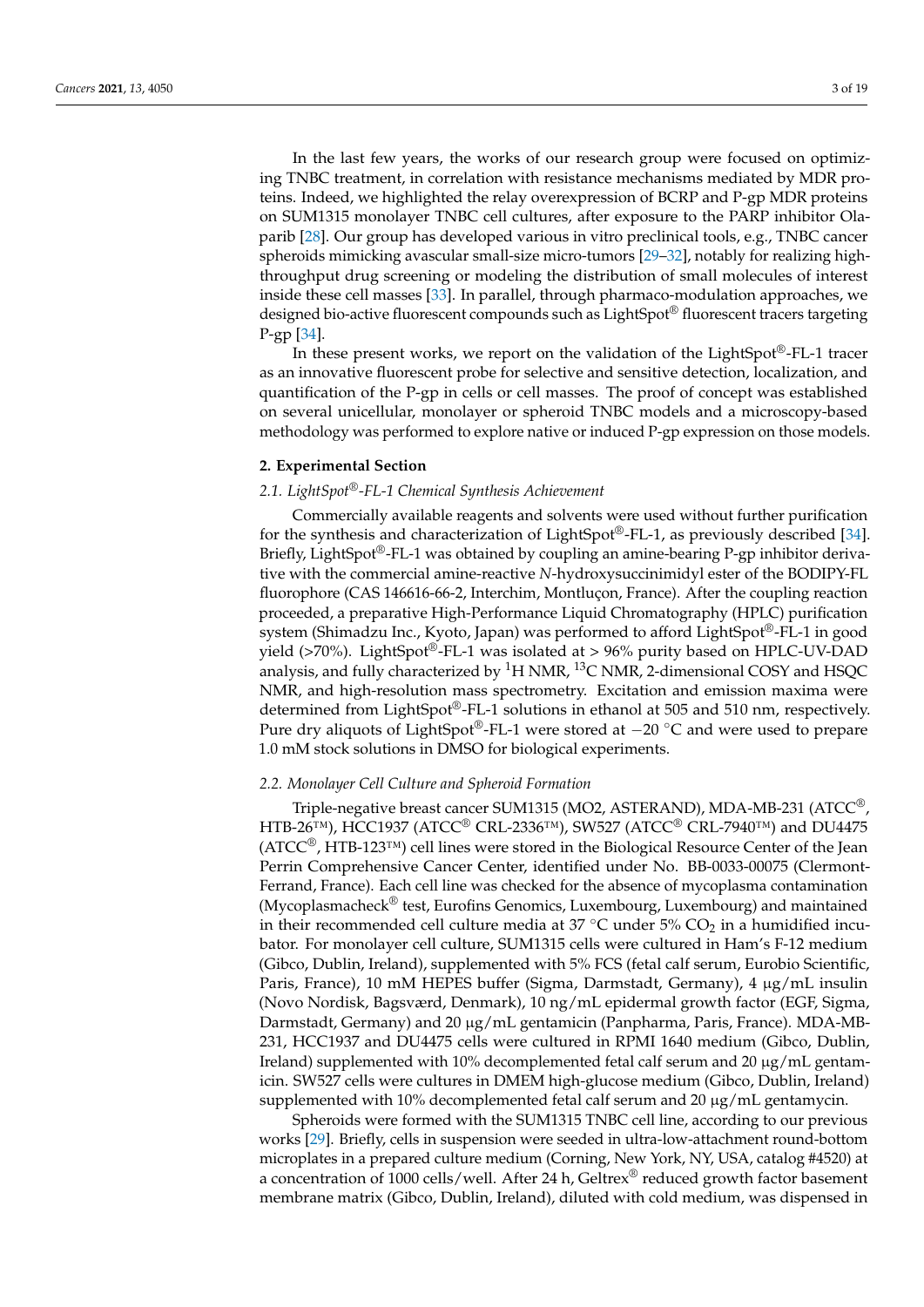each well for a final concentration of 2%. Microplates were then horizontally shacked for 20 min at 200 rpm, before being replaced in the incubator.

#### *2.3. Lightspot®-Fl-1 Cellular Uptake and Outtake Analysis by Flow Cytometry*

Suspension DU4475 and monolayer SUM1315 cell cultures were used, according to the culture conditions described above. For SUM1315, cell detachment was achieved by trypsinization. Then, cellular suspensions containing 800,000 cells/mL were prepared in a culture medium for both cell lines. Cells maintained at 37 ◦C in the culture medium were then incubated with 1  $\mu$ M fluorescent LightSpot®-FL-1 compound, dissolved in DMSO and diluted in the culture medium. The final DMSO concentration in all cell culture conditions was at 0.1%. Fluorescence intensity in cells was measured after 5, 15, 30, 45 and 60 min using a flow cytometer LSRII (Becton Dickinson, Franklin Lakes, NJ, USA) with a blue excitation laser (488 nm, 20 mW) and FITC filter (530/30 nm). Cells were then centrifuged  $(125 \times g$  for 5 min) in order to be washed. For this process, the cell pellet was resuspended in the cell culture medium at  $37^{\circ}$ C. Fluorescence intensity was then monitored after 5, 15, 60 and 120 min, following the washing step.

#### *2.4. LightSpot®-FL-1 Fluorescent Staining on Monolayer and Suspension Cell Cultures*

For the adherent SUM1315 cell line, cells were seeded in IbiTreat 8-well  $\mu$ -Slides (Ibidi®, Gräfelfing, Germany) at a concentration of 50,000 cells per well. Slides were maintained at 37  $\degree$ C under 5% CO<sub>2</sub> in a humidified incubator until the cell carpet reached 60% of confluence. For the suspension DU4475 cell line, cells were directly harvested from the culture flask. In both cases, cells were either fixed with a 4% paraformaldehyde (PFA) solution or were maintained unfixed in culture conditions. For both fixed and unfixed cells, all subsequent experimental and imaging steps were achieved in the same experimental conditions. Cells were then incubated in a 1  $\mu$ M LightSpot<sup>®</sup>-FL-1 D-PBS solution for one hour. Three successive washes of 20 min were then conducted in D-PBS to remove unspecific cell staining. Nuclear staining was carried out using 1 µg/mL bisbenzimide Hoechst33258 solution (Sigma Aldrich, Darmstadt, Germany, catalog #14530). Cells were finally imaged with a Cytation™3 MV (BioTek®, Winooski, VT, USA) fluorescent microscopy module ( $M = 40$ , X-fluorescence filters = GFP, LED = 10, time exposure = 200 ms, gain = 10). The cells' mean fluorescence intensity was calculated with Gen5 3.08 software (BioTek<sup>®</sup>, cellular analysis, threshold = 4000, minimal size = 5  $\mu$ m, maximal size = 100  $\mu$ m).

#### *2.5. LightSpot®-FL-1 and Anti-P-gp Co-staining Analysis on Monolayer and Suspension Cell Cultures*

LightSpot®-FL-1 staining was conducted as previously described for SUM1315, MDA-MB-231, HCC1937, SW527 and DU4475 cell lines, before completing the anti-P-gp immunostaining. For this, cells were incubated with clone F4 anti-P-gp monoclonal mouse antibody (Invitrogen, Carlsbad, CA, USA, catalog # MA5-13854, diluted at 1/75) for one hour. Three successive washes were then carried out in D-PBS before incubating cells with secondary goat anti-mouse Alexa Fluor™ 647 nm antibody (Invitrogen, Carlsbad, CA, USA, catalog #A21236 diluted at 1/800). Cells were finally imaged with a Cytation™3 MV (BioTek<sup>®</sup>, Winooski, VT, USA) fluorescent microscopy module ( $M = 40$ , X-fluorescence filters = GFP, LED = 10, time exposure = 200 ms, gain =  $10/Cy$  5, LED = 10, time exposure = 1840 ms, gain = 16). The GFP and Cy5 cells' mean fluorescence intensity were calculated with Gen5 3.08 software (BioTek®, cellular analysis, primary mask set on GFP filter, threshold = 4000, minimal size = 5  $\mu$ m, maximal size = 100  $\mu$ m). For DU4475 cells presenting the strongest signals among tested cell lines, a colocalization study was made using the Coloc 2 plugin of ImageJ software (NIH, Bethesda, MD, USA). This allowed us to calculate Pearson's correlation and Mander's overlap coefficients between the GFP- and Cy5-acquired images.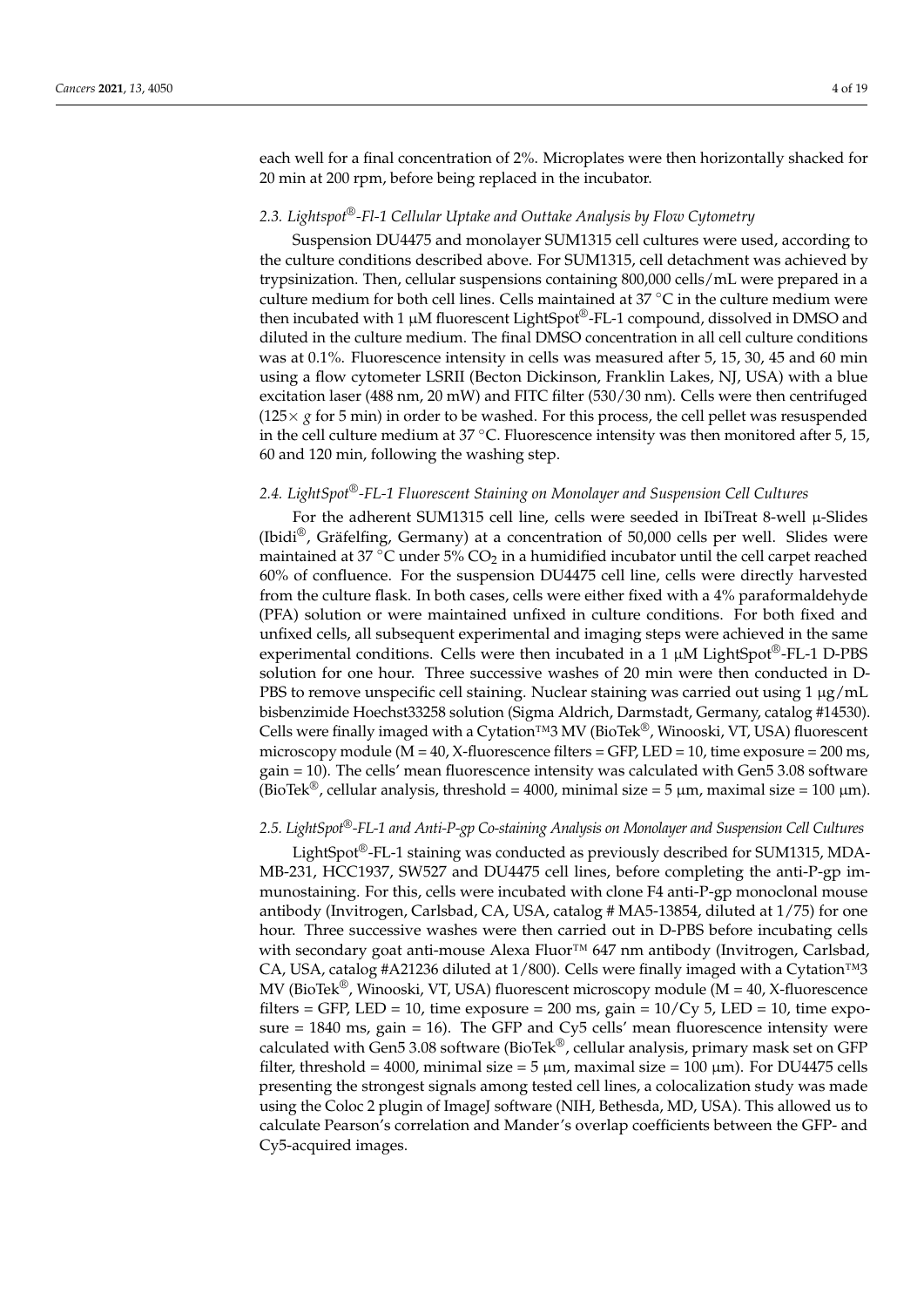#### *2.6. LightSpot®-FL-1 Fluorescent Staining on SUM1315 Spheroids*

After 3 days of culture, the spheroids were harvested and fixed for 12 h in 4% PFA solution. They were then incubated for 90 min in 1  $\mu$ M LightSpot<sup>®</sup>-FL-1 solution. Then, spheroids were imaged with the Cytation™3 MV (BioTek<sup>®</sup>, Winooski, VT, USA) fluorescent microscopy module ( $M = 4$ , X-fluorescence filters = GFP, LED = 10, time exposure = 150 ms, gain = 4) 30, 60, 90 and 120 min after the end of LightSpot<sup>®</sup>-FL-1 incubation. Between each observation, the spheroids were washed in D-PBS. The spheroid global fluorescent intensity was measured with Gen5 3.08 software (BioTek®, cellular analysis on GFP filter, threshold = 5000, minimal size = 100  $\mu$ m, maximal size = 500  $\mu$ m).

#### *2.7. P-gp Expression Level Measurement in SUM1315 Monolayer Cell Line and in Spheroid Models after Olaparib Treatment*

Olaparib (Carbosynth, Compton, catalog #FO33122) was solubilized in DMSO to prepare a 50 mM stock solution. Dilutions were prepared in Ham's F-12 medium for final treatment concentrations of  $0.5$ ,  $5$  or  $50 \mu$ M. The final DMSO concentration remained constant at 0.1% in all tested conditions.

For the SUM1315 monolayer culture, cells were seeded in IbiTreat 8-well  $\mu$ -Slides (Ibidi<sup>®</sup>, Gräfelfing, Germany) at a concentration of 50,000 cells per well and maintained in a humid incubator until 60% of confluency. Cells were exposed for 3 h to 0.5, 5 or 50 µM of Olaparib and then fixed for 10 min with PFA at 4%. This drug was solubilized in DMSO, and the final DMSO concentration was maintained at 0.1% in both treated and untreated conditions. For each Olaparib concentration, the PFA-fixed cells were then stained with  $1 \mu$ M LightSpot<sup>®</sup>-FL-1 or with anti-P-gp immunostaining, as previously described above. For the immunostaining, goat anti-mouse primary antibody (Invitrogen, Carlsbad, CA, USA, catalog #MA5-13854, diluted at 1/75) was coupled with Alexa Fluor<sup>™</sup> 568 mn (Invitrogen, Carlsbad, CA, USA). Images were acquired with a Cytation™3 MV (BioTek®, Winooski, VT, USA) fluorescent microscopy module (M = 40, X-fluorescence filters = GFP, LED = 10, time exposure =  $200 \text{ ms}$ , gain =  $10/\text{Texas Red}$ , LED =  $10$ , time exposure =  $2200 \text{ ms}$ , gain = 16). The fluorescence intensities of GFP and Texas Red signals were calculated using the Gen5 3.08 software (BioTek<sup>®</sup>, cellular analysis, threshold = 4000 for GFP signal and 3100 for Texas Red signal, minimal size =  $50 \mu m$ , maximal size =  $100 \mu m$ ).

SUM1315 spheroids were exposed for 3 or 6 h with 0.5, 5 or 50  $\mu$ M of Olaparib. In parallel, 0.1% DMSO controls were also performed. After treatment, spheroids were fixed in 4%PFA solution and incubated for 90 min with LightSpot<sup>®</sup>-FL-1 diluted at 1  $\mu$ M. They were then washed for 90 min in D-PBS and were observed with a Cytation™3 MV (BioTek®, Winooski, VT, USA) fluorescent microscopy module ( $M = 4$ , X-fluorescence filter = GFP, LED = 10, time exposure =  $150$  ms, Gain = 4). Spheroid global fluorescent intensity was measured using Gen5 3.08 software (BioTek®, cellular analysis on GFP filter, threshold = 5000, minimal size = 100  $\mu$ m, maximal size = 500  $\mu$ m).

#### *2.8. Statistical Analysis*

Results were presented as mean  $\pm$  standard deviation. All experiments were performed independently on at least three separate occasions. Unpaired 2-sided Student's *t*-test or ANOVA and Tukey's multiple comparison test were used to evaluate statistical significance. Results were considered statistically different when  $p < 0.05$  (\*). The strongest differences were noted as follows: *p* < 0.01 (\*\*), *p* < 0.001 (\*\*\*), *p* < 0.0001 (\*\*\*\*) and  $p < 0.00001$  (\*\*\*\*\*). Non-significant results were noted as "ns".

#### **3. Results**

### *3.1. Synthesis and Characterization of the LightSpot®-FL-1 Probe*

The structure of LightSpot<sup>®</sup>-FL-1 presents a peptidic moiety that acts as a P-gp ligand, conjugated via an amide bond to the cell-permeant, bright, and photostable BODIPY-FL fluorophore (Figure [1\)](#page-5-0). The amide bond was formed by the reaction of an amine-bearing peptidic P-gp ligand with BODIPY-FL succinimidyl ester. Subsequent HPLC purification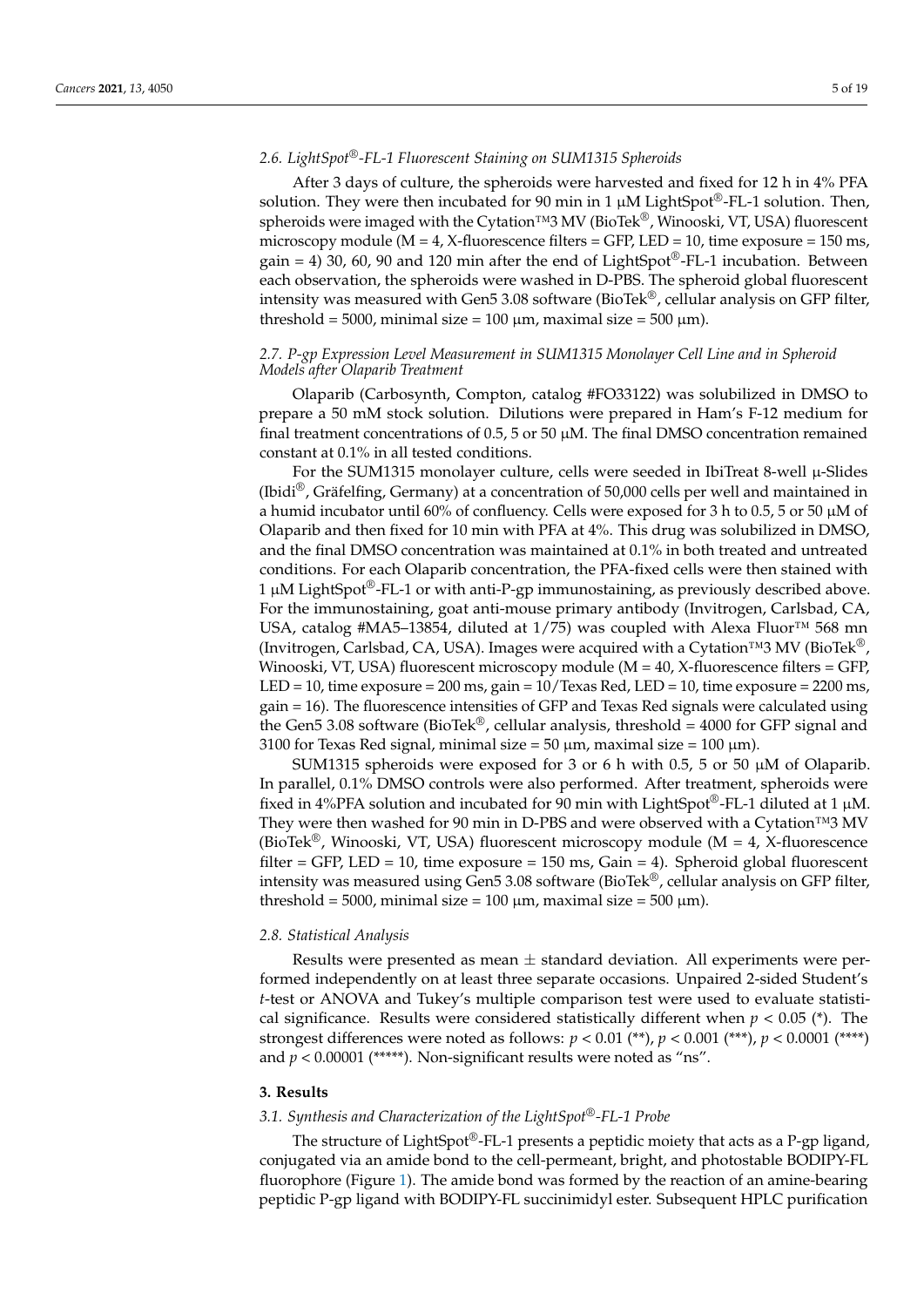led to LightSpot®-FL-1, with a good yield (>70%) and excellent purity (>96%). After full characterization, the excitation and emission maxima were determined from LightSpot®- FL-1 solutions in ethanol at 505 and 510 nm, respectively.

<span id="page-5-0"></span>

**Figure 1.** Chemical structure of LightSpot®-FL-1: a peptidic P-gp ligand (black) conjugated to the BODIPY-FL fluorophore (green).

# *3.2. LightSpot®-FL-1 Fluorescent Probe Selectively Targets P-gp in the DU4475 and SUM1315 TNBC Cell Line*

# 3.2.1. LightSpot®-FL-1 Kinetic Uptake by Flow Cytometry

To assess the impact of the BODIPY-FL conjugation on the ligand moiety spatiotemporal cellular distribution, the ability of LightSpot®-FL-1 to penetrate and subsist in cells was evaluated by flow cytometry.

For this, two TNBC cell line models were used, the suspension DU4475 and the monolayer SUM1315 cell cultures in which the P-gp is naturally overexpressed [\[28,](#page-17-2)[35\]](#page-17-7). Both cell lines were exposed to 1  $\mu$ M LightSpot<sup>®</sup>-FL-1 for 1 h. LightSpot<sup>®</sup>-FL-1 intracellular fluorescence intensity was measured over time, during cell exposure, and after washes to remove the unbound LightSpot®-F-L1 (Figure [2a](#page-6-0),b). In both cell lines, a rapid LightSpot®-FL-1 uptake was detected in the first 15 min, with a mean fluorescence intensity from 127 FU to  $5.0 \times 10^3$  FU, and from 8 FU to  $39.5 \times 10^3$  FU for DU4475 and SUM1315 cells, respectively. Then, the intracellular LightSpot®-FL-1 rate was stabilized in both cells, with  $4.8 \times 10^3$  FU for DU4475 cells (Figure [2a](#page-6-0)) and  $46.4 \times 10^3$  FU for SUM1315 after 60 min (Figure [2b](#page-6-0)). After LightSpot®-FL-1 rate stabilization, cells were washed to eliminate unbound LightSpot®- FL-1. After this step, intracellular LightSpot®-FL-1 fluorescence was again measured in each cell line, corresponding to the intracellular LightSpot®-FL-1 specifically bound on its P-gp target. Thereafter, a clear decrease of LightSpot®-FL-1 fluorescence intensity was detected in both cell lines with 2.9  $\times$  10<sup>3</sup> FU for DU4475 cells and 23.2  $\times$  10<sup>3</sup> FU for SUM1315 cells, 5 min after the wash step. The LightSpot®-FL-1 maintenance in the cells was then followed in each cell line. In DU4475 cells, the linked LightSpot®-FL-1 rate remained relatively stable over time, with  $1.9 \times 10^3$  FU after 1 h and  $1.6 \times 10^3$  FU after 2 h (Figure [2a](#page-6-0)). However, for SUM1315 cells, the intracellular LightSpot®-FL-1 rate continued to decrease to  $12.9 \times 10^3$  FU after 1 h, and to  $6.3 \times 10^3$  FU after 2 h (Figure [2b](#page-6-0)). These results showed that the intracellular fluoroprobe LightSpot®-FL-1 was maintained in both cell lines over time.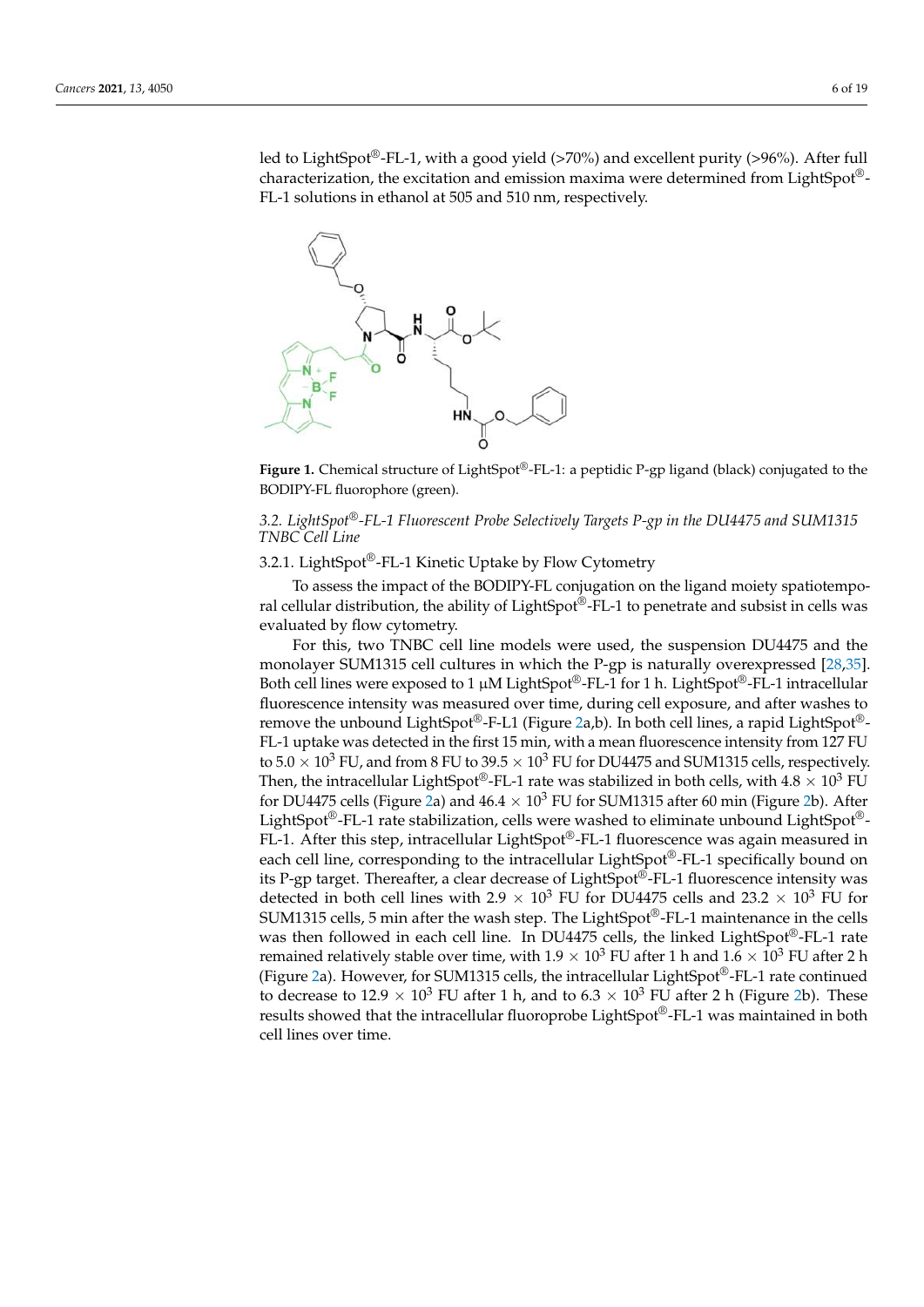<span id="page-6-0"></span>

**Figure 2.** LightSpot®-FL-1 kinetic uptake in DU4475 and SUM1315 TNBC cell lines. DU4475 (**a**) and SUM1315 (**b**) TNBC cells were exposed to a 1 µM LightSpot®-FL-1 fluorescent probe and the cellular fluorescence intensity (fluorescence units: FU) was measured at different times by flow cytometry analysis. After 1 h of exposure, DU4475 (**a**) and SUM1315 (**b**) cells were washed with culture medium (cell wash step) and the cellular fluorescence intensity was again measured at different times by flow cytometry, 2 h after the cell-wash step. During the entire experiment time, unstained cells were analyzed in parallel as control values.

Lightspot®-FL-1 Staining Intensity Comparison between Living or Fixed Cells by Fluorescence Imaging

The LightSpot®-FL-1 staining efficiency was then analyzed and compared between living and fixed cells. For these experiments, living cells or PFA-fixed cells were incubated with 1  $\mu$ M LightSpot<sup>®</sup>-FL-1 solution for 1 h before being washed. In the acquired images, DU4475 (Figure [3a](#page-7-0)–c) and SUM1315 (Figure [3d](#page-7-0)–f) cells presented the same LightSpot®- FL-1 green fluorescent staining profiles between living or fixed conditions. Moreover, no similarities with blue Hoechst33258 staining were observed (Figure [3c](#page-7-0),f) indicating an absence of LightSpot<sup>®</sup>-FL-1 compound accumulation in the cell nuclei (Figure [3e](#page-7-0),f). LightSpot<sup>®</sup>-FL-1 staining intensity was then quantified and was  $20.8 \pm 2.9 \times 10^3$  FU and of  $20.7 \pm 3.7 \times 10^3$  FU for living and fixed DU4475 cells, respectively ( $p = 0.94$ ; Figure [3g](#page-7-0)). For the SUM1315 cell line, the staining intensity was  $8.4 \pm 1.3 \times 10^3$  FU and  $8.9 \pm 0.8 \times 10^3$  FU for living and fixed cells, respectively ( $p = 0.17$ ; Figure [3g](#page-7-0)). These results showed that the intensity of the LightSpot®-FL-1 staining was similar on living or fixed cells with similar staining parameters, in terms of distribution and intensity. Therefore, for the following experiments, only fixed-cell models were used.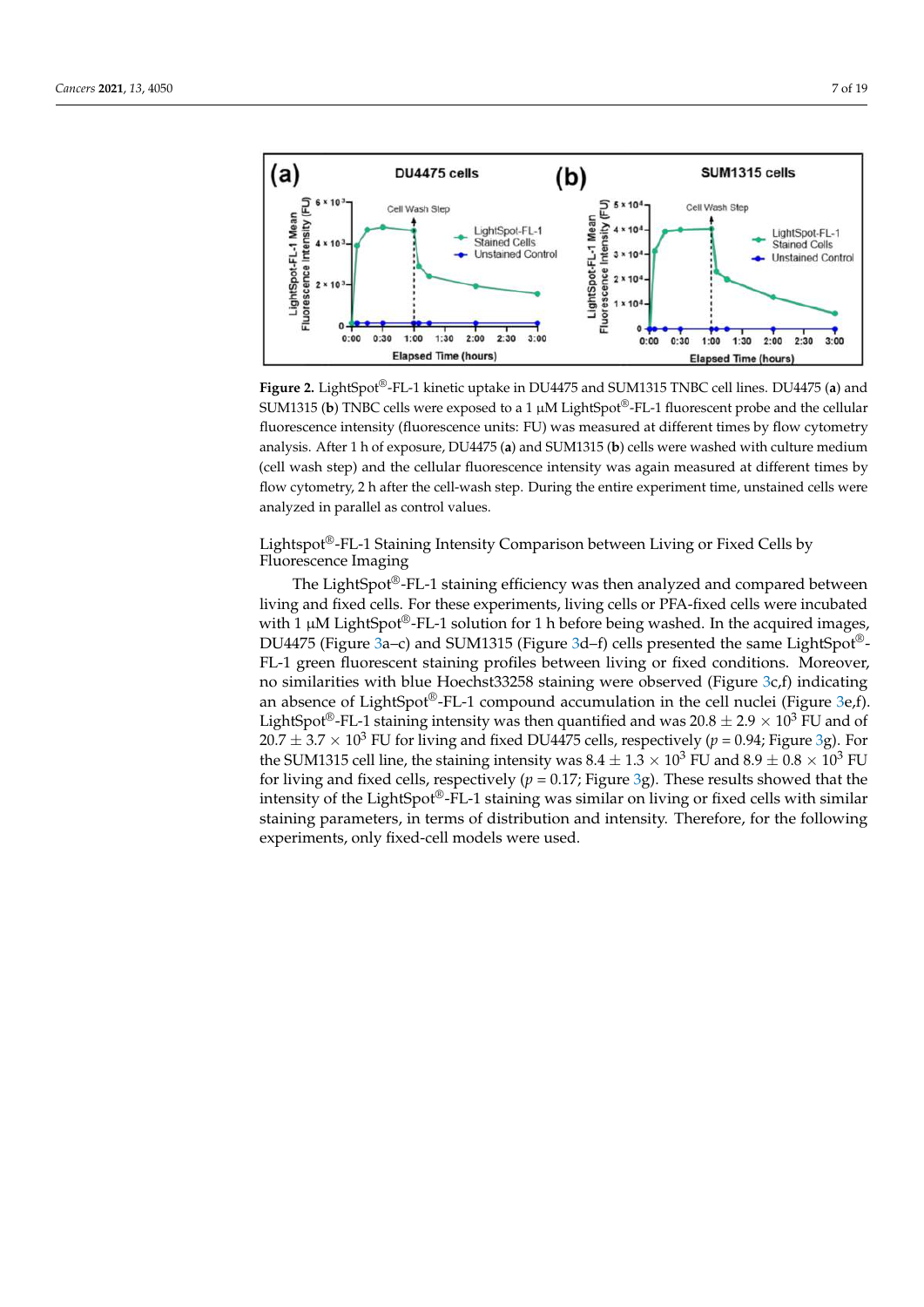<span id="page-7-0"></span>

**Figure 3.** LightSpot®-FL-1 staining comparison between living and fixed DU4475 and SUM1315 TNBC cell lines. Living (**a**) or fixed (**b**) DU4475 cells and living (**d**) or fixed (**e**) SUM1315 cells were stained with the LightSpot®-FL-1 probe at 1  $\mu$ M (green signal). In parallel, a nuclear counterstaining was also carried out using Hoechst33258 for fixed DU4475 (**c**) and SUM1315 (**f**) cell conditions (merged pictures presenting LightSpot®-FL-1 signal in green and nuclear staining in blue). All pictures were acquired with the Cytation™3 MV (BioTek®, M = 4 X, scale bar = 50 µm). For each experimental condition, LightSpot®-FL-1 global cell fluorescent intensity was measured with Gen5 software (BioTek®) for DU4475 (**g**) and SUM1315 (**h**) cells. Significances between living and fixed conditions were indicated as ns (not significant;  $p > 0.05$ ).

# P-gp Co-Staining with LightSpot-FL-1 and Immunostaining

For the analysis of P-gp targeting by the LightSpot®-FL-1 fluorescent probe, the distribution of this intracellular tracer (green signal) was compared to specific immunostaining, combining anti-P-gp mouse antibody (F4 clone) and a goat anti-mouse secondary antibody coupled to Alexa Fluor<sup>™</sup> 647 (red signal). For this, co-staining was carried out on both DU4475 and SUM1315 BLTN models. In the unicellular DU4475 cell line (Figure [4a](#page-8-0),b,e), a clear similarity of localization was detected between the LightSpot®-FL-1 probe labeling (Figure [4a](#page-8-0)) and the anti-P-gp immunostaining (Figure [4b](#page-8-0)). On SUM1315, similar staining profiles were obtained (Figure [4c](#page-8-0),d,f). These staining similarities were highlighted by line profiles drawn on the DU4475 and SUM1315 merged picture (Figure [4e](#page-8-0),f,g,h). Moreover, the colocalization of LightSpot®-FL-1 and anti-P-gp staining on DU4475 was also confirmed by Pearson's correlation coefficient analysis, reaching 92.1%, and by Mander's overlap coefficient, reaching 100.0%, attesting to similar signal distribution.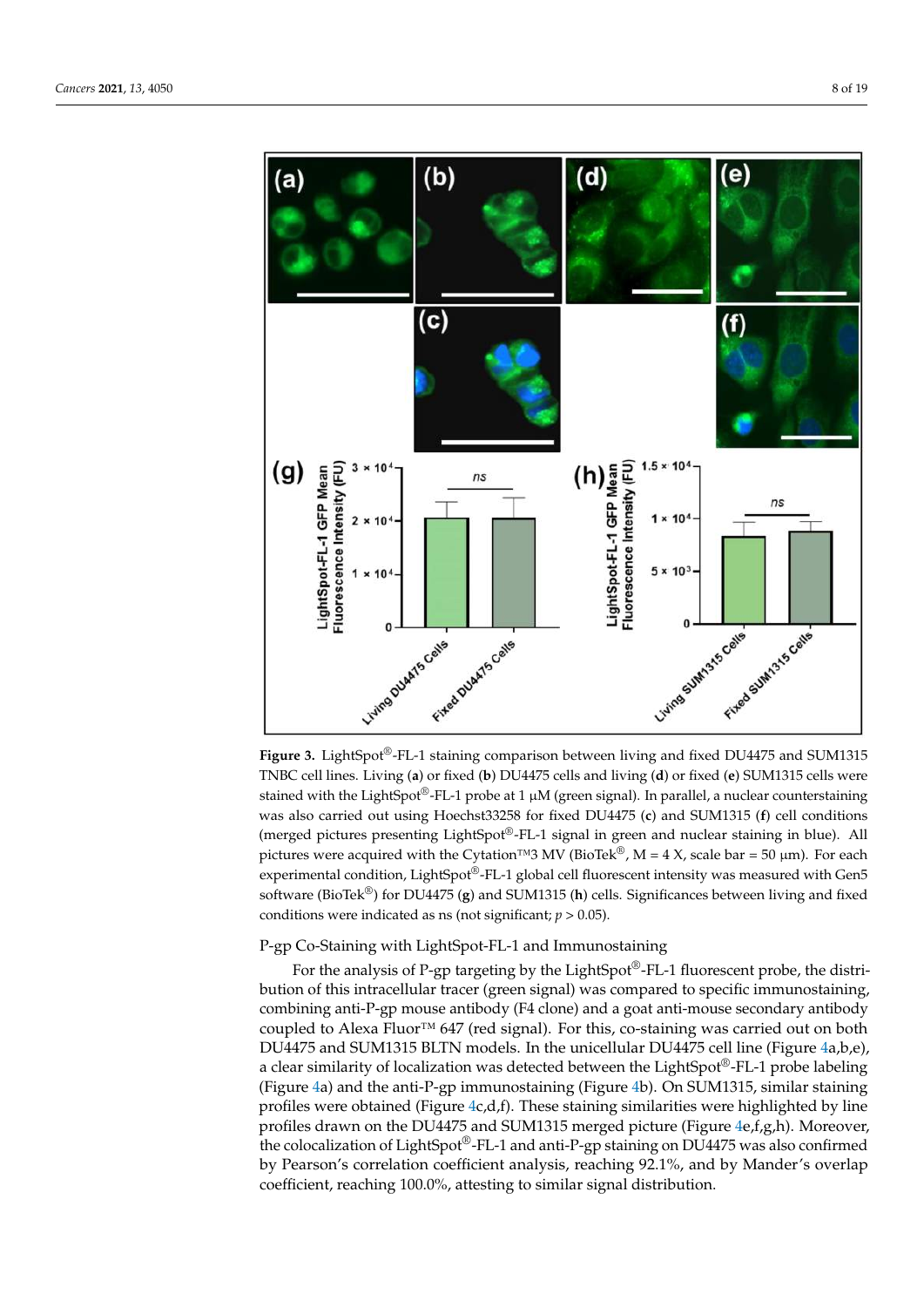<span id="page-8-0"></span>

**Figure 4.** P-gp targeting comparison between LightSpot®-FL-1 staining and anti-P-gp **Figure 4.** P-gp targeting comparison between LightSpot®-FL-1 staining and anti-P-gp immunostaining on DU4475 and SUM1315 TNBC cell lines. Co-staining was carried out, combining LightSpot®-LightSpot®-FL-1 with anti-P-gp immunostaining. Pictures of LightSpot®-FL-1 labeling (green GFP FL-1 with anti-P-gp immunostaining. Pictures of LightSpot®-FL-1 labeling (green GFP signal) are  $\epsilon$  I with and T  $\beta$ <sup>p</sup> minianostaming, Tetates of Eightopot TET fabering (green of T signal) are presented for DU4475 (a) and SUM1315 cells (c). Similarly, immunostaining pictures (red Cy5 signal) are presented for DU4475 (**b**) and SUM1315 cells (**d**). Merged pictures are presented for DU4475 (**e**) and SUM1315 **(g**) cells. A line profile was drawn on merged pictures, superimposing both LightSpot®-FL-1 and anti-Pgp immunostaining signals. The fluorescence intensity spectra across the line profile are shown with the line profile graphic on DU4475 cells (f) and SUM135 cells (h). All pictures were *3.3. LightSpot®-FL-1 Allows Sensitive Detection and Quantification of Basal P-gp Expression*  acquired with the Cytation™3 MV (BioTek®, M = 4 X, scale bar = 25 µm).

#### *Level in Various TNBC Cell Lines 3.3. LightSpot®-FL-1 Allows Sensitive Detection and Quantification of Basal P-gp Expression*  $T_{\rm H}$  represent performance of the cell-permeant fluorescent probe  $\frac{1}{2}$ *Level in Various TNBC Cell Lines*

The performance of the cell-permeant fluorescent probe LightSpot®-FL-1 was then  $\alpha$  checked by the quantification of P-gp expression level on five various TNBC cell lines, DU4475, SW527, HCC1937, MDA-MB-231 and SUM1315, in comparison with the anti-P-gp immunostaining reference method (Figure 4).

In all TNBC studied models, P-gp signal quantification was proportional between LightSpot<sup>®</sup>-FL-1 labeling and anti-P-gp labeling (Figure [5a](#page-9-0)). Indeed, the fluorescence intensities of LightSpot®-FL-1 labeling were  $20.7 \pm 3.1 \times 10^3$  FU,  $11.7 \pm 2.9 \times 10^3$  FU,  $7.6 \pm 1.7 \times 10^3$  FU,  $8.4 \pm 1.1 \times 10^3$  FU,  $7.4 \pm 1.1 \times 10^3$  FU for DU4475, SW527, HCC1937, MDA-MB-231 and SUM1315 cell lines, respectively (Figure [5a](#page-9-0)). Likewise, anti-P-gp immunofluorescence intensities were  $19.9 \pm 4.2 \times 10^3$  FU,  $10.6 \pm 1.8 \times 10^3$  FU,  $8.5 \pm 0.6 \times 10^3$  FU,  $6.9 \pm 0.8 \times 10^3$  FU, and  $6.9 \pm 0.9 \times 10^3$  FU for DU4475, SW527, HCC1937, MDA-MB-231 and SUM1315 cell lines, respectively (Figure 5a). Moreover, the fluorescence signal intensities correlation was studied for all cell lines, giving an  $R^2$  determination coefficient of 0.9943, attesting to a strong correspondence between the intensities of the LightSpot®-FL-1 tracer and anti-P-gp signals (Figure [5b](#page-9-0)). These results showed a strong intensity correlation between the LightSpot<sup>®</sup>-FL-1 staining and the anti-P-gp immunostaining, clearly highlighting the LightSpot®-FL-1 probe performance in terms of detection sensitivity for P-gp expression levels in all TNBC models studied.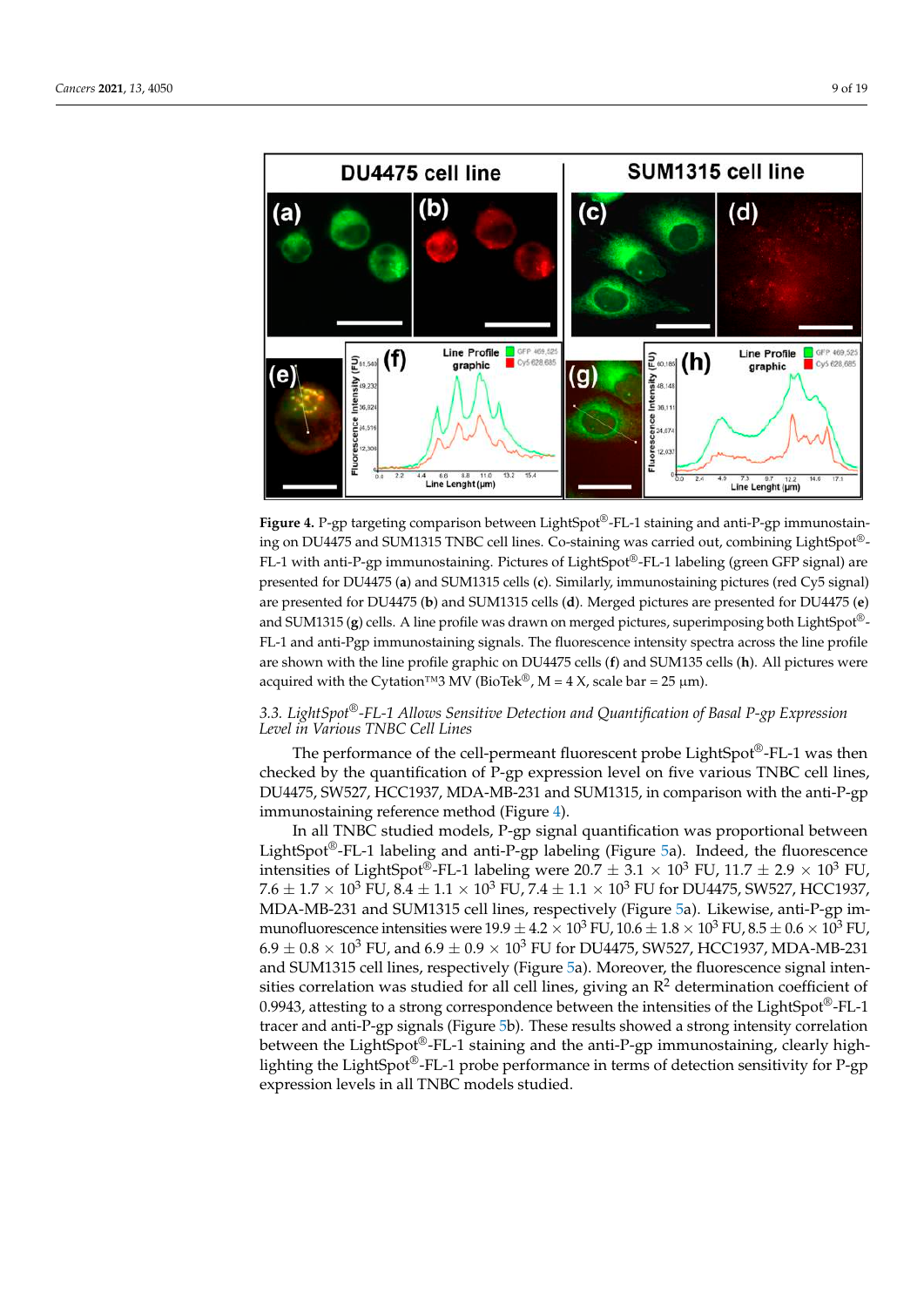<span id="page-9-0"></span>

**Figure 5.** P-gp level quantification comparison after co-staining with LightSpot®-FL-1 staining and anti-P-gp immunostaining on several triple-negative breast cancer cell lines. Co-staining was carried anti-P-gp immunostaining on several triple-negative breast cancer cell lines. Co-staining was carried out by combining LightSpot®-FL-1 staining with anti-P-gp immunostaining on five different TNBC cell lines i.e., DU4475, SW527, HCC1937, MDA-MB-231 and SUM1315. For each cell line, (**a**) both cell lines i.e., DU4475, SW527, HCC1937, MDA-MB-231 and SUM1315. For each cell line, (**a**) both LightSpot-FL staining (green bars) and anti-P-gp immunostaining (red bars) fluorescence intensities LightSpot-FL staining (green bars) and anti-P-gp immunostaining (red bars) fluorescence intensities<br>were measured using the Gen5 software (BioTek®). Correlation between both stainings was evaluated (**b**) with the correlation line and the  $R^2$  coefficient of determination. **Figure 5.** P-gp level quantification comparison after co-staining with LightSpot®-FL-1 staining and

# *3.4. LightSpot®-FL-1 Detects and Quantifies Olaparib-induced P-gp expression Level on 3.4. LightSpot®-FL-1 Detects and Quantifies Olaparib-induced P-gp expression Level on SUM1315 Monolayer Cultures SUM1315 Monolayer Cultures*

Thereafter, the sensitivity of LightSpot<sup>®</sup>-FL-1 fluorescent staining for the quantification of the P-gp expression level was checked, in comparison with anti-P-gp immunostaining on SUM1315 cell lines. For this study, the SUM1315 cells cultured in monolayer were treated<br>Contract in the SUM1315 cells cultured in monolayer were treated for 3 h with increasing concentrations of Olaparib (10, 50 or 100  $\mu$ M), a PARP inhibitor used for TNBC treatment. For these experiments, Olaparib was dissolved in DMSO. The final concentration of this solvent was always 0.1% in all cell-culture conditions (Figure [6\)](#page-10-0). The culture conditions (Figure 6). The fluorescence intensity of the fluorescence intensity of DMSO continuous as a basal  $1$  -gp expression level. The results showed that, with anti-P-gp immunostaining, the basal P-gp expression<br>level. The results showed that, with anti-P-gp immunostaining, the basal P-gp expression Olaparib treatment, the P-gp expression remained similar to control, with  $3.6 \pm 0.2 \times 10^3$  FU Olaparib treatment, the P-gp expression remained similar to control, with  $3.6 \pm 0.2 \times 10^3$  FU Capario detailed treatment, the P-gp expression remained similar to control, while  $0.2 \times 10^{-1}$  C (Figure [6b](#page-10-0),e). In contrast, with 50 and 100  $\mu$ M Olaparib, a significant increase in P-gp expression level was detected, with  $3.9 \pm 0.2 \times 10^3$  FU and  $3.9 \pm 0.1 \times 10^3$  FU, respectively  $(p=10^{-15}$  &  $10^{-15}$ , Figure [6c](#page-10-0)–e), compared to 0.1% DMSO control cells. Very interestingly, a function of the state of the state of the state of the state of the state of the state of the state state of the state state state state state of the state of the state state of the state of the state of the state of the  $S$  contract a signal) in the same experimental conditions (Figure [6f](#page-10-0)–i). Indeed, 10  $\mu$ M Olaparib-treated cells presented a similar P-gp expression level, with  $17.4 \pm 4.3 \times 10^3$  FU compared to the 0.1% DMSO control presenting  $16.1 \pm 5.3 \times 10^3$  FU ( $p = 0.77$ , Figure [6f](#page-10-0),g,j). In contrast, after 50 and 100  $\mu$ M Olaparib cell treatment, significantly increased P-gp expression levels were measured with  $27.0 \pm 8.6 \times 10^3$  FU and  $25.5 \pm 7.7 \times 10^3$  FU, respectively ( $p = 10^{-14}$ ) & 10<sup>−11</sup>, Figure [6h](#page-10-0)–j), compared to 0.1 % DMSO controls. These results clearly highlighted the fact that the LightSpot®-FL-1 fluorescent probe presented the same P-gp detection and quantification level efficiency as anti-P-gp immunostaining. probe presented the same P-gp detection and  $\frac{1}{2}$ fluorescence intensities were normalized to DMSO control values as a basal P-gp expression level was  $3.5 \pm 0.2 \times 10^3$  FU for the control 0.1% DMSO cells (Figure [6a](#page-10-0),e). After 10  $\mu$ M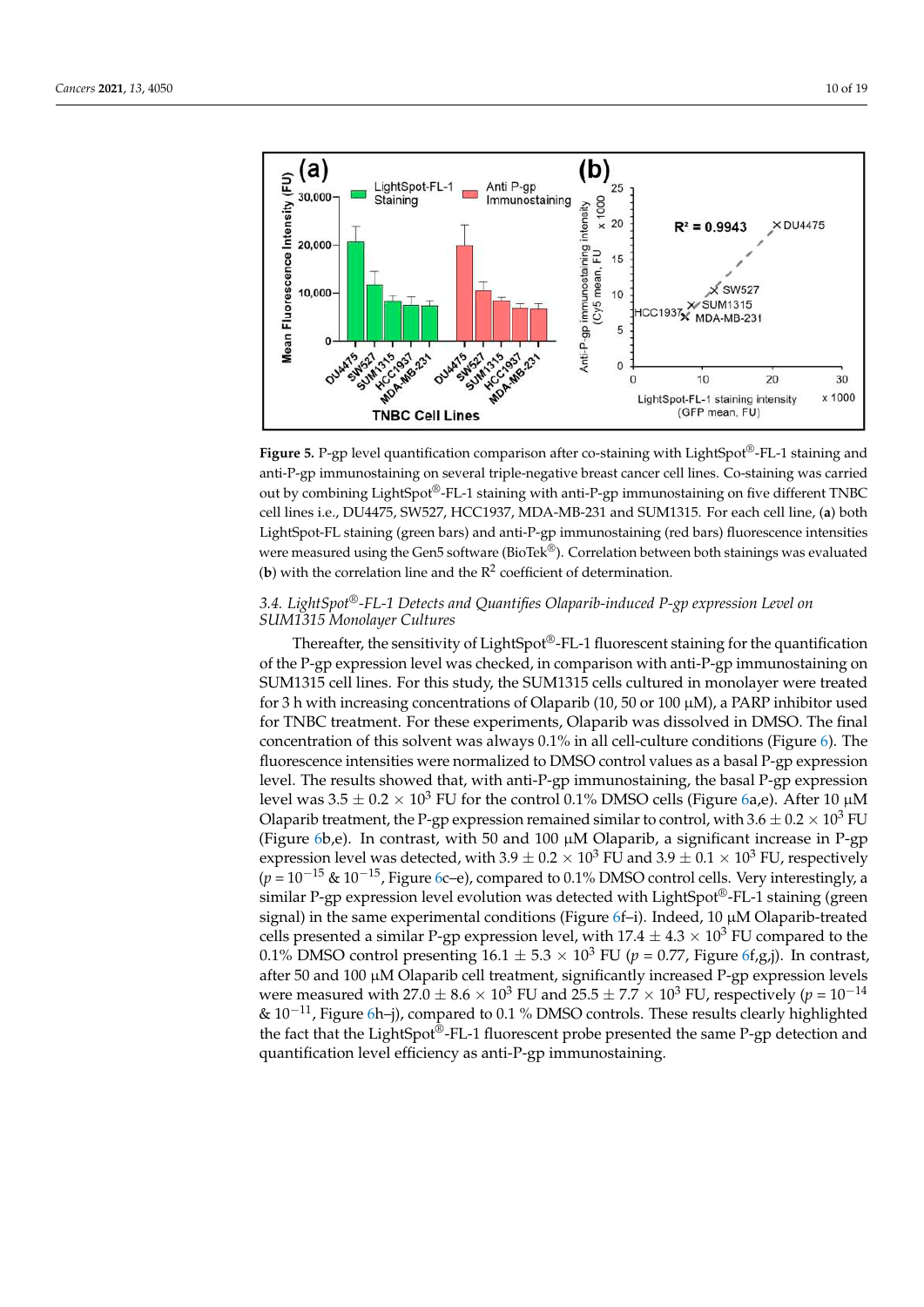<span id="page-10-0"></span>

**Figure 6.** Comparison between anti-P-gp immunostaining and LightSpot®-FL-1 fluorescent probe staining for P-gp level expression measure on the SUM1315 cell line in monolayer culture condition after increased Olaparib concentration exposure. SUM1315 cells were treated with 10, 50 or 100 µM Olaparib for 3 h. Cells were then fixed and immunostained, combining anti-P-gp mouse antibody (F4 clone) and a goat anti-mouse secondary antibody, coupled to Alexa Fluor™ 568 (red signal) for each dose (**a**–**d**), and the signal was quantified using Gen5 software (BioTek®) (**e**). LightSpot®-FL-1 staining (green signal) was also utilized for the same experimental conditions (**f**–**i**), and quantified using Gen5 software (**j**). All pictures were acquired with the Cytation™3 MV (BioTek<sup>®</sup>, M = 4 X, scale bar = 50 µm). Significances between conditions were indicated as ns (not significant; *p* > 0.05), and \*\*\*\* *p* < 0.0001.

## *3.5. The Cell-permeant LightSpot®-FL-1 Detects and Quantifies Basal and Induced P-gp Expression in SUM1315 Spheroid Cell Mass Models*

The LightSpot®-FL-1 fluorescent probe is able to penetrate into cells and cell masses. Thus, its performance for the detection and quantification of P-gp levels was also analyzed in SUM1315 models. Firstly, to develop a LightSpot®-FL-1 staining protocol with this model, SUM1315 spheroids were incubated with 1  $\mu$ M LightSpot®-FL-1 fluorescent probe for 2 h. Then, four washes in D-PBS were carried out to remove the unfixed and unspecific fluorescent compound from the spheroids. At the end of LightSpot®-FL-1 incubation, the mean signal fluorescence intensity quantified in spheroids was  $49.7 \pm 7.7 \times 10^3$  FU (Figure [7f](#page-11-0)). Then, green-fluorescent intensity staining decreased across each washing (Figure [7a](#page-11-0)–e). Indeed, the mean fluorescent LightSpot<sup>®</sup>-FL-1 intensity significantly decreased to 36.3  $\pm$  10.2  $\times$  10<sup>3</sup> FU after 1 wash ( $p = 10^{-6}$ , compared to values before washes), to 21.9  $\pm$  11.8 × 10<sup>3</sup> FU after 2 washes ( $p = 10^{-6}$ , compared to values after 1 wash), to  $13.4 \pm 7.2 \times 10^3$  FU after 3 washes ( $p = 10^{-4}$ , compared to values after 2 washes) and stabilized to  $10.7 \pm 2.2 \times 10^3$  FU after 4 washes ( $p = 0.1$ , compared to values after 2 washes). These results suggested that, with these spheroid models, at least 3 washes are required after LightSpot®-FL-1 staining to remove the excess and unspecific fluorescent compound.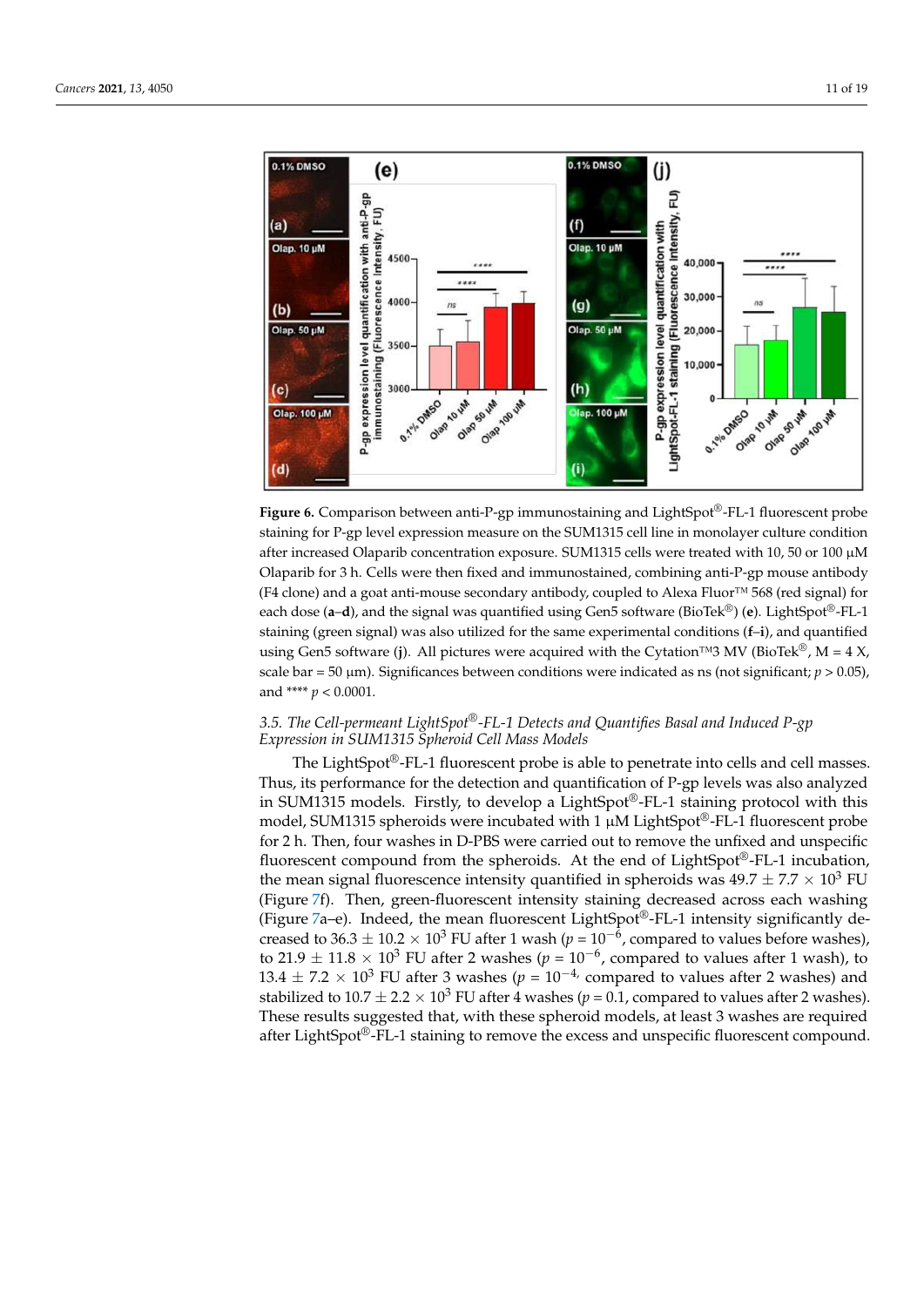<span id="page-11-0"></span>

**Figure 7.** Development of LightSpot®-FL-1 staining on SUM1315 spheroids. SUM1315 spheroids (about 200 µm diameter) were incubated with LightSpot®-FL-1 at 1 µM and washed several times in D-PBS. Before and between each wash of 30 min, pictures of spheroids were made (**a**) for no wash, (**b**) for 1 wash, (**c**) for 2 washes, (**d**) for 3 washes, and (**e**) for 4 washes. For each wash number condition, spheroid global fluorescent intensity was quantified using Gen5 software (BioTek®) (**f**). Otherwise, SUM1315 spheroids were exposed with increasing Olaparib concentrations for 3 h (**g**) or for 6 h (**h**). After the LightSpot®-FL-1 staining, pictures were made for each dose for 3 (**g**) and 6 h (**h**) of Olaparib exposure. For each condition, spheroid global LightSpot®-FL-1 fluorescent intensity was quantified for 3 h of Olaparib-exposed spheroids (**g**) and for 6 h Olaparib-exposed spheroids (**h**). All pictures were acquired with the Cytation™3 MV (BioTek®, M = 4 X, scale bar = 50 µm). Significances between conditions were indicated as ns (not significant;  $p > 0.05$ ), \*\*  $p < 0.01$ , \*\*\*  $p < 0.001$ , and \*\*\*\*  $p < 0.0001$ .

Secondly, after P-gp staining and methodology development in spheroids with LightSpot<sup>®</sup>-FL-1 tracer, experiments for P-gp level quantification were carried out with this model. As previously carried out on monolayer cultures, SUM1315 spheroids were exposed to increasing Olaparib concentrations, i.e., 10, 50 or 100 µM, for 3 h or 6 h, before being stained with a LightSpot®-FL-1 fluorescent probe. In parallel, controls with 0.1%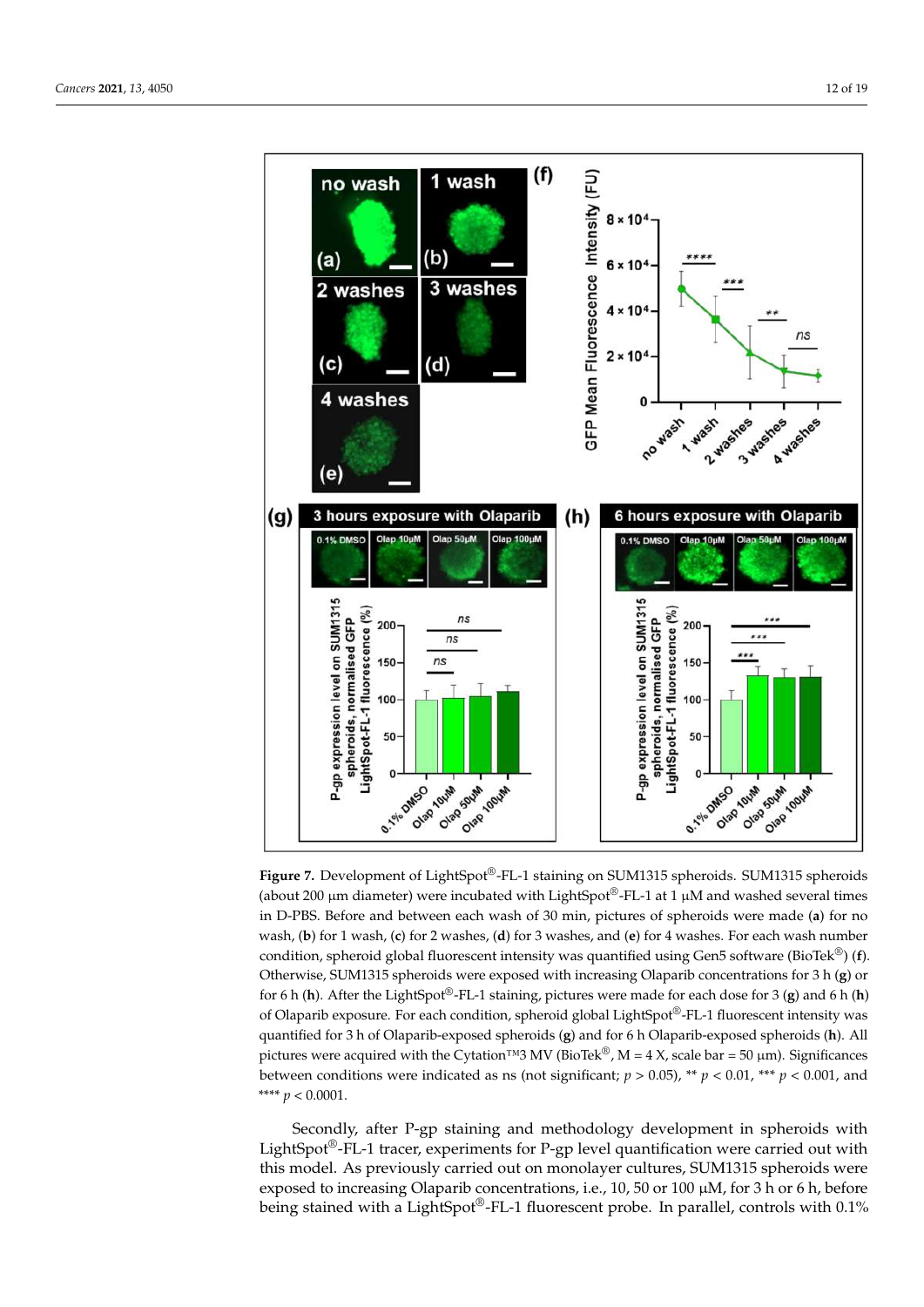DMSO spheroids were conducted. For all experiments, measured fluorescent intensities were normalized by 0.1% DMSO control spheroid values. After 3 h of Olaparib exposure, no P-gp expression level difference was detected between the 0.1% DMSO control with 100.0  $\pm$  12.7% and the other Olaparib treated spheroids, with 102.5  $\pm$  17.5%, 105.0  $\pm$  17.1% and 111.4  $\pm$  8.2% for 10, 50 and 100  $\mu$ M, respectively ( $p = 0.95$ , 0.62 & 0.08, Figure [7g](#page-11-0)). In contrast, after 6 h of anti-PARP exposure, an increase in P-gp level expression was detected with 133.3  $\pm$  11.6%, 130.7  $\pm$  11.4% and 131.4  $\pm$  14.4% for 10, 50 and 100  $\mu$ M Olaparib, respectively ( $p = 10^{-10}$ ,  $10^{-10}$  &  $10^{-10}$ , Figure [7h](#page-11-0)) than 0.1% DMSO control spheroids with  $100.0 \pm 12.8$ %. These results highlighted the performance and sensitivity of the LightSpot<sup>®</sup>-FL-1 fluorescent probe to detect and quantify P-gp overexpression in SUM1315 spheroids, after their exposure to an anti-PARP-targeted therapy.

#### **4. Discussion**

The development of a tumoral multidrug resistance profile represents a real obstacle in cancer treatment, frequently leading to therapeutic failure [\[8\]](#page-16-4). This is a phenomenon in which tumor cells become resistant to multiple structurally and functionally different drugs during treatment [\[36\]](#page-17-8). This profile generally appears after initial tumoral exposure to anticancer agents, and mostly requires increasing treatment doses or adapting the treatment strategy [\[37\]](#page-17-9). Various molecular mechanisms are involved in multidrug resistance, including membrane efflux triggered by MDR proteins [\[7\]](#page-16-3). In particular, the P-gp is the most widely studied member of this family and is associated with tumoral resistance to a wide range of anticancer drugs. Indeed, its expression is often upregulated in tumors, conferring to cancer cells the ability to expulse therapeutic agents and thus limit/evade chemotherapy-mediated cell death. That is why the study of tumoral chemoresistance, established by the P-gp, is a relevant field as a way to optimize cancer treatment and limit therapeutic failure risks [\[20\]](#page-16-14). Indeed, the relationship between P-gp expression and treatment efficacy is widely validated for a large variety of cancer types, such as lung, bladder, ovarian, and breast cancers. This is especially of interest for aggressive and challenging tumoral subtypes, such as TNBC. This breast cancer sub-group is commonly associated with a high rate of residual disease after treatment, which increases the risk of relapse in the first 5 years after treatment [\[38\]](#page-17-10). One principal cause of therapeutic failure in TNBC treatment is a primary or acquired multidrug resistance profile that can include chemoresistance conferred by the P-gp [\[39\]](#page-17-11). Several studies have already demonstrated significant P-gp overexpression after neo-adjuvant chemotherapy that was higher for patients presenting an uncompleted pathological response [\[40](#page-17-12)[,41\]](#page-17-13). In addition, it has been highlighted that the upregulation of P-gp expression after the neo-adjuvant chemotherapy of breast-cancer patients was associated with the metastatic spread of lymph nodes [\[42\]](#page-17-14). Moreover, other studies had already described the P-gp as a predictive factor of treatment outcomes [\[21](#page-16-15)[,22\]](#page-16-16). However, this protein is very rarely used in clinics as a predictive biomarker for the prognosis of the pathology, primarily because of the lack of efficient tools allowing the detection of its presence in clinical samples.

Nowadays, two approaches allow us to evaluate the P-gp expression level at the preclinical step. Firstly, the evaluation of the P-gp involvement in xenobiotic efflux mechanisms can be indirectly studied via competitive fluorescent P-gp substrates, such as rhodamine 123, among many others [\[43](#page-17-15)[,44\]](#page-17-16). For this approach, flow cytometry is mainly used, expressly requiring living cells in suspension. Secondly, direct P-gp quantification can be made with enzyme-linked immunosorbent assays, specific antibody immunostaining using Western blotting, immunocytochemistry or immunohistochemistry methodologies [\[5,](#page-16-20)[45\]](#page-17-17). These approaches can be applied to cells in suspension, in monolayers, or on tissue sections, and allowed us to specifically detect and localize the P-gp. However, these approaches present difficulties regarding antibody penetration inside cells and/or cell masses and imply expensive and time-consuming experimentation. Thus, they only target extracellularmembrane P-gp, and not the intracellular part [\[45\]](#page-17-17). Indeed, the P-gp located on organelle membranes, such as the endoplasmic reticulum and lysosomes, also plays an important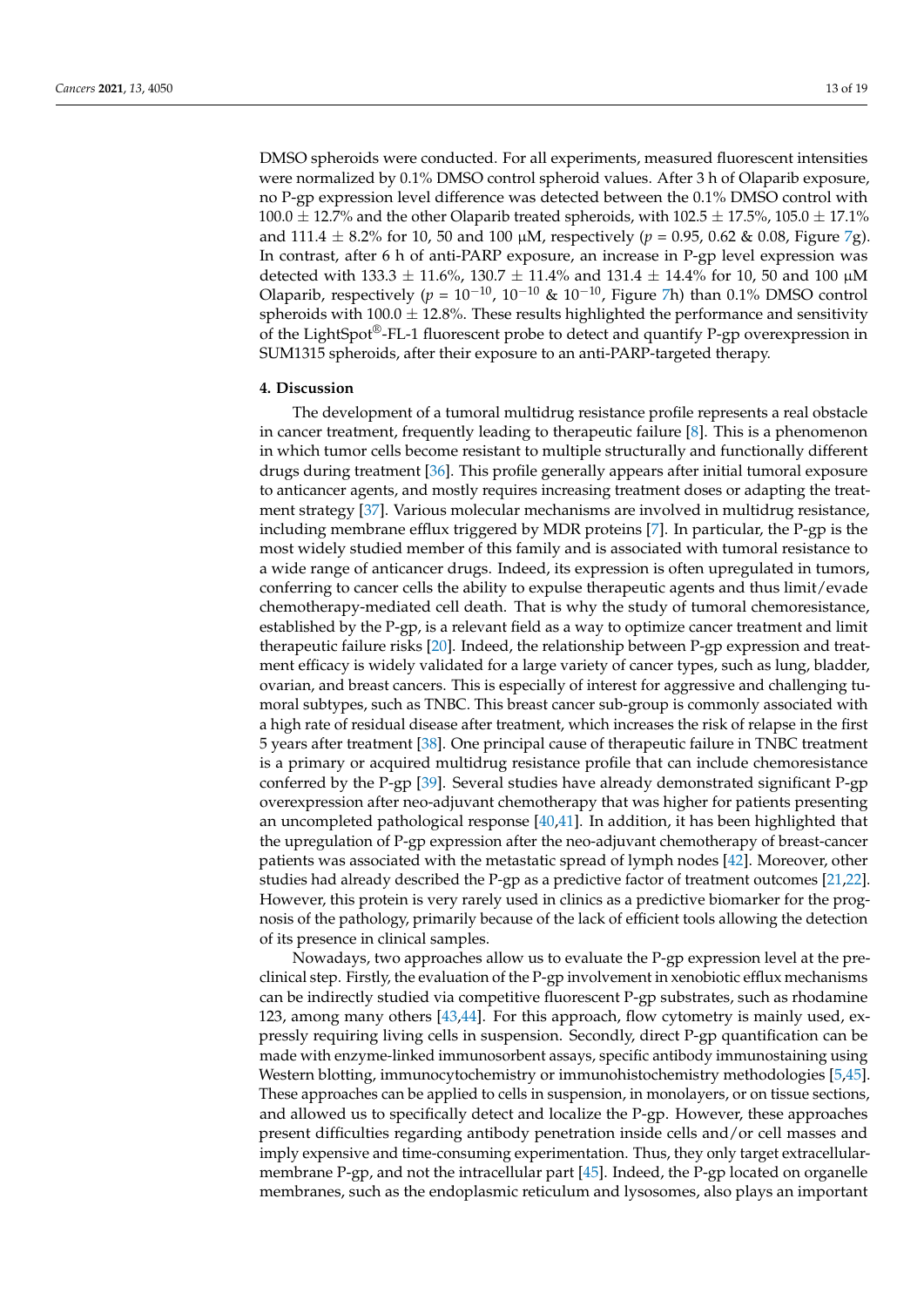role in cellular drug resistance that must not be underestimated [\[46,](#page-17-18)[47\]](#page-17-19). Therefore, all of these methodologies present limited interest for routine clinical applications. For this reason, the simple, direct, reliable, and cost-effective detection and quantification of P-gp in tumor cells, and more particularly in tumoral masses, represents a relevant challenge for optimizing treatment efficacy and patient care while limiting the risk of therapeutic failure.

Fluorescence microscopy, based on molecularly targeted imaging agents, may have the potential to overcome such a challenge. Indeed, it provides a way to assess protein location and expression level in biological samples, with subcellular resolution and good sensitivity. As a consequence, over the last decade, there has been a remarkable growth in the development and use of small-molecule fluorescent probes in the biological sciences, particularly in oncology for cancer detection, staging and characterization. In particular, it is well documented that this approach could complement biopsy-based histopathological diagnosis [\[48\]](#page-17-20). Small-molecule fluorescent probes typically consist of a target-specific ligand, conjugated through a linker to a small organic fluorophore, for detection in the biological sample. Thus, considering the construction of a P-gp-targeted fluorescent probe, we designed LightSpot®-FL-1, a peptidic P-gp inhibitor derivative conjugated to the cellpermeant, bright, and photostable BODIPY-FL fluorophore (Figure [1\)](#page-5-0). This peptidic moiety derives from a series of peptidomimetic P-gp ligands, previously identified as potent and selective non-competitive inhibitors, which reversibly bind to the intracellular domain of the P-gp [\[49\]](#page-18-0). From there, we reasoned that such ligands were good candidates to yield an efficient P-gp fluorescent probe after conjugation with a fluorophore.

LightSpot®-FL-1 was designed to penetrate inside cells and/or cell masses to specifically label P-gp, thus allowing its direct localization and quantification. Different TNBC cell models were used to evaluate LightSpot®-FL-1 as an efficient P-gp probe: DU4475 in a suspension cell line, SW527, HCC1937, MDA-MB-231 and SUM1315 monolayer cell lines, and SUM1315 spheroids.

Firstly, the ability of LightSpot®-FL-1 to penetrate and subsist inside cells was checked by flow cytometry analysis, using TNBC SUM1315 and DU4475 cells. Of particular interest, within the first 15 min after cell exposure to the fluorescent probe, a cellular fluorescence intensity 40-fold increase for DU4475 and 5000-fold increase for SUM1315 cells was observed, followed by a stabilization of the fluorescent signal in both cell lines (Figure [2\)](#page-6-0). This suggests rapid LightSpot®-FL-1 uptake and binding to its P-gp target. Then, the cell-washing step led to the successful removal of the non-specifically bound LightSpot®- FL-1 part. Indeed, after 5 min of washing, a clear decrease of cell fluorescence intensity of 30.9% for DU4475, and of 50.0% for SUM1315 cells, was detected. However, part of the fluorescent LightSpot®-FL-1 probe was clearly retained in cells, even after two hours of washing. This part corresponds to 33.3% and 13.6% of the fluorescent tracer signal measured before the washing step, for DU4475 and SUM1315 cells, respectively (Figure [2\)](#page-6-0). These results indicated that the Light-Spot®-FL-1 fluorescent probe quickly penetrates and specifically persists in cells.

Thereafter, the P-gp's selective localization, detection, and quantification by LightSpot®-FL-1 staining were demonstrated by fluorescence microscopy. For this demonstration, both TNBC cell models DU4475 and SUM1315 (living or fixed) were exposed to 1 µM of the fluorescent probe for one hour, before a D-PBS wash for another hour, in order to expel excess markers out of the cells. This staining, applied to both living and fixed TNBC cells, highlighted the same membrane and cytoplasmic distribution of the LightSpot®-FL-1 compound, with an absence of cell nucleus accumulation (Figure [3\)](#page-7-0). In addition, these results showed 99.5% and 94.4% fluorescent staining intensity similarities between living and fixed cell conditions, for DU4475 and SUM1315 cells, respectively (Figure [3\)](#page-7-0). This demonstrated that LightSpot®-FL-1 staining can be carried out on both fresh or fixed cells, giving the same signal distribution and intensity. This property may turn out to be of particular interest for the staining of precious clinical samples. The following experiments were carried out on fixed TNBC cell models.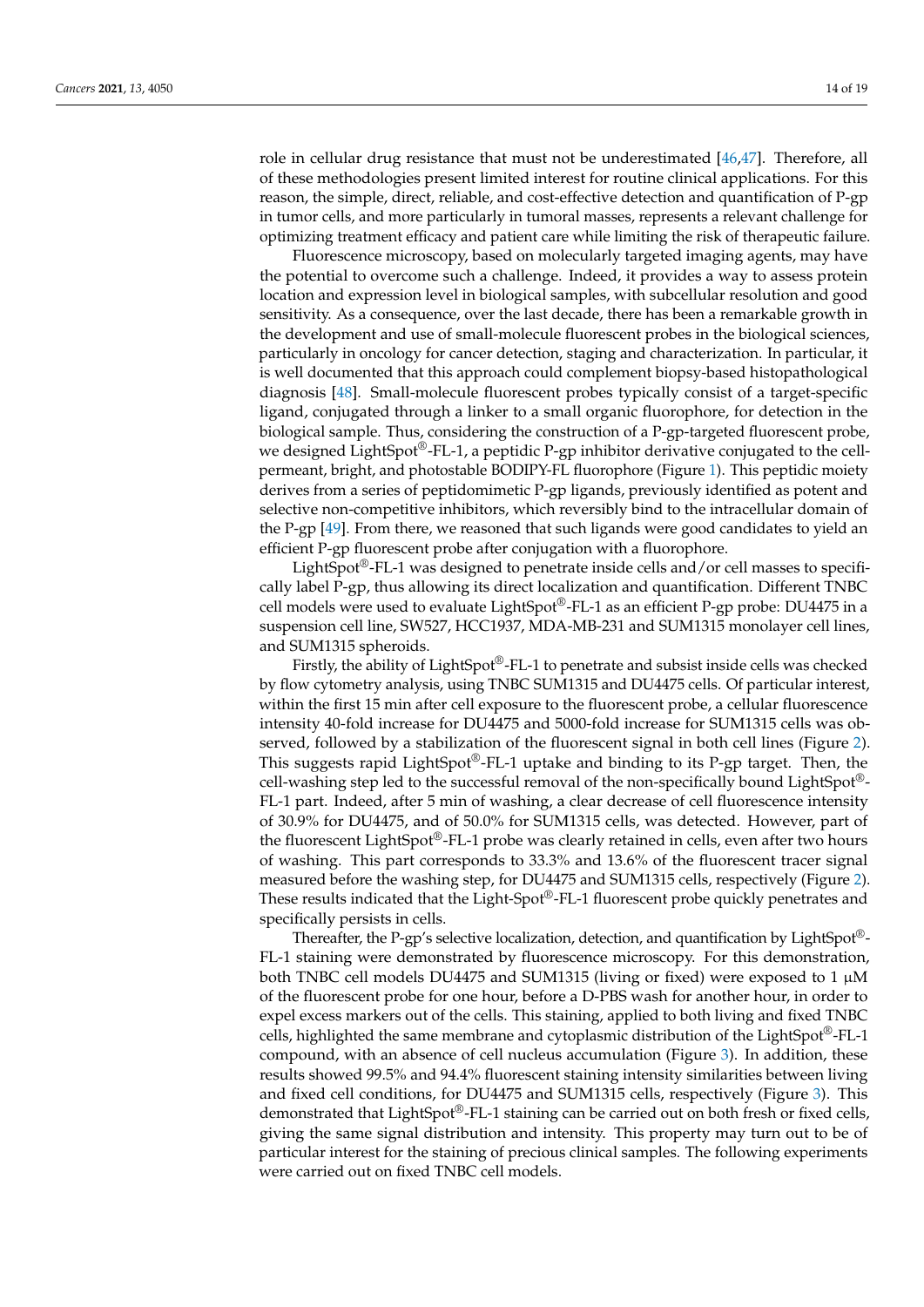In order to validate P-gp-sensitive detection and quantification with the LightSpot®- FL-1 probe, the FL-1 marking was compared to anti-P-gp immunofluorescent staining using anti-P-gp F4 clone antibodies. These experiments were firstly conducted on DU4475 and SUM1315 cells and highlighted a similar staining signal and cellular distribution on both TNBC models (Figure [4\)](#page-8-0). Strong colocalization between the two sets of labeling was also obtained on DU4475 cells, with a Pearson's coefficient of 92.1% and a Mander's overlap coefficient of 100.0%, which highlighted a strong spatial correlation between the two signals. Then, signal fluorescent intensities of both labeling sets were also compared for other TNBC cell lines. The correlation between the two signals for the five TNBC cell lines presented a coefficient determination  $\mathbb{R}^2$  of 0.99 (Figure [5\)](#page-9-0). All these results demonstrated strong similarities between LightSpot®-FL-1 staining and anti-P-gp immunostaining signal localizations and intensities. These experiments allowed us to stratify several TNBC cell lines according to their P-gp level of expression, and they are consistent with the literature [\[35\]](#page-17-7). Thus, this innovative fluorescent probe transpires to be very efficient for the localization and quantification of P-gp on TNBC monolayer cell cultures.

In addition, the ability of the LightSpot®-FL-1 fluorescent probe to quantify the Pgp induction of expression was also checked. Indeed, our previous works had already highlighted the induction of P-gp expression in the SUM1315 cell line after exposure to 50 µM of Olaparib PARP inhibitor, using the Western blotting methodology [\[28\]](#page-17-2). Therefore, for these experiments, the TNBC SUM1315 cell line, cultured in monolayer, was also used as a model after their exposure to increasing Olaparib doses (10, 50 and 100  $\mu$ M) over 3 h. As previously, the LightSpot®-Fl-1 staining was achieved alongside anti-P-gp immunostaining. Firstly, a non-significant increase in P-gp expression level was noted after 10  $\mu$ M of Olaparib exposure, with a 2.8% and 5.7% increase for immunostaining and LightSpot<sup>®</sup>-FL-1 staining, respectively, in comparison to the DMSO control (Figure [6\)](#page-10-0). In contrast, in the presence of 50 and 100  $\mu$ M of Olaparib, a significant increase in P-gp level was measured with the two methodologies. Indeed, regarding the immunostaining, this increase was 11.4% for both 50 and 100 µM Olaparib concentrations, compared to the DMSO control. In contrast, for the LightSpot®-FL-1 staining, the P-gp level increased more strongly up to 55.1% after high-concentration Olaparib exposure, compared to 0.1% in the DMSO control (Figure [6\)](#page-10-0). These results suggest that the LightSpot®-FL-1 seems to be more sensitive in the detection of the P-gp overexpression level, in comparison to the immunostaining method. This increased sensitivity permitted by the cell-permeant LightSpot<sup>®</sup>-FL-1 tracer might probably be due to the quantification of P-gp expressed on intracellular organelles, such as lysosomes [\[50\]](#page-18-1).

This innovative LightSpot®-FL-1 tracer presents the ability to penetrate a cell mass. Thus, its performance for P-gp detection and quantification in cell masses was analyzed using SUM1315 spheroid models. Firstly, the P-gp staining method for SUM1315 spheroids was developed. Indeed, after 90 min of SUM1315 spheroid incubation with a 1  $\mu$ M LightSpot<sup>®</sup>-FL-1 probe, homogeneous distribution of an intense green signal was detected on all spheroid areas. In order to remove unspecific tracer accumulation, spheroids were then severally washed allowing a clear drop of spheroid green-fluorescent signal of 27.0% after one wash, 66.1% after two washes, and 73.0% after 3 washes (Figure [7\)](#page-11-0). Interestingly, upon this step, a stable signal persisted inside the spheroid models, with a similarity of 80.0% (no significant difference observed), despite an additional fourth washing step. Thus, these data allowed us to determine optimal conditions to directly detect and quantify the P-gp expression level inside SUM1315 spheroid models. As previously seen on monolayer cell cultures, the LightSpot®-FL-1 probe's ability to detect changes in P-gp expression level after drug exposure was assessed on SUM1315 spheroids. In these conditions, no significant increase in P-gp expression level was detected after a 3 h short-term Olaparib exposure, with 2.4%, 4.8, and 10.2% of P-gp expression variation for 10, 50, and 100 µM Olaparib doses, respectively, in comparison to DMSO controls (Figure [7\)](#page-11-0). However, after a longer Olaparib exposure of 6 h, the LightSpot®-FL-1 compound allowed us to detect a significant P-gp expression level increase of 33.3%, 30.7%, and 30.7% for 10, 50, and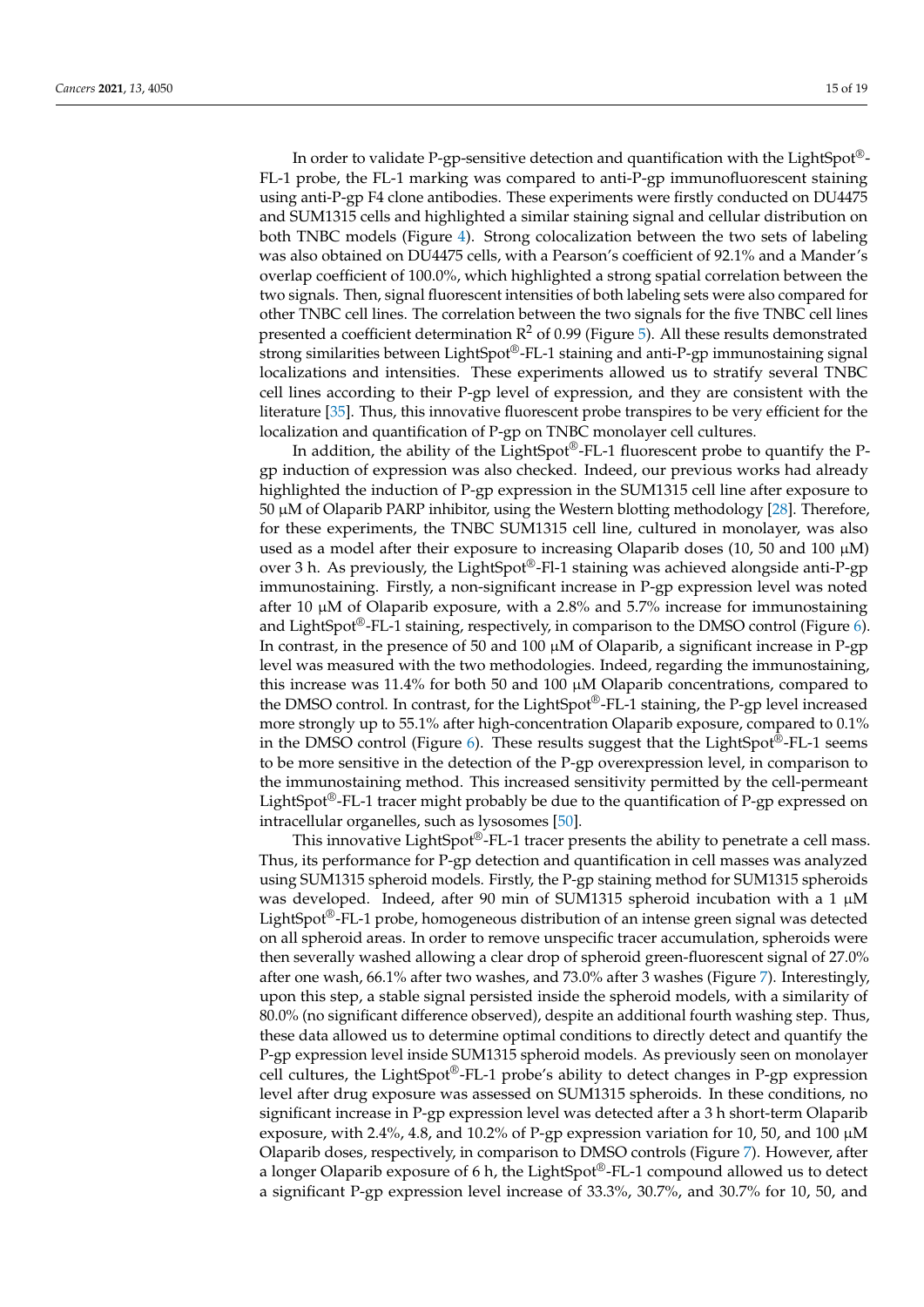100 µM Olaparib, respectively, in comparison to DMSO controls (Figure [7\)](#page-11-0). These results highlighted the added value of the LightSpot®-FL-1 tracer to detect and quantify druginduced overexpression of P-gp in fixed cell masses such as spheroid models.

The present works allowed the development of the new LightSpot®-FL-1 fluorescent probe for the specific localization and quantification of the P-gp chemoresistance protein, inside in vitro preclinical TNBC models. In particular, this innovative tool turned out to be very effective for directly detecting and measuring the basal or induced expression level of the P-gp on both monolayer cultures and spheroid models. One of the added values of the LightSpot®-FL-1 is its ability to specifically detect the P-gp on fresh and also fixed cell models. This ability would be particularly interesting regarding precious biological samples and would allow the elimination of P-gp expression level modifications during experiments. Moreover, we demonstrated that this new approach is more sensitive for the detection of P-gp expression level changes than classic immunofluorescence methods. This performance may probably be due to the ability of the LightSpot®-FL-1 probe to detect not only the plasma membrane P-gp but also the intracellular P-gp expressed at the membrane organelles [\[46](#page-17-18)[,47\]](#page-17-19). Indeed, the P-gp is expressed not only at the plasmid membrane level, but, according to the literature, it is also transiently present on intracellular organelle membranes, such as endoplasmic reticulum, Golgi apparatus and endosome/lysosome vesicles [\[46\]](#page-17-18). In fact, all these organelles are involved during the synthesis and traffic of the P-gp. However, the P-gp is maintained on the lysosome membrane, playing an important role in tumoral chemoresistance via lysosomal drug sequestration and degradation [\[50](#page-18-1)[,51\]](#page-18-2). Therefore, this approach would be more complete for the detection of the global P-gp cell expression level. For this, other works are currently in progress to characterize more precisely the intracellular LightSpot®-FL-1 staining. All these characteristics make the LightSpot<sup>®</sup>-FL-1 probe very effective for the quantification and localization of the P-gp inside multicellular biological structures. In particular, this innovative tool is very promising for improving studies of the P-gp and for the clinical diagnosis of tumoral chemoresistance established by this protein. More specifically, the LightSpot<sup>®</sup>-FL-1 may help to re-introduce the tumoral P-gp expression level as a predictive biomarker of therapeutic failure or cancer relapse. This new clinical approach may turn out to be very useful as a way to improve tumor treatment that is all the most important in challenging cancer subtypes such as TNBC. In this field, our current works are focused on the development of the LightSpot®-FL-1 probe on clinical samples for the evaluation of tumoral chemoresistance.

#### **5. Patents**

These present works follow the international patent filing # PCT/EP2020/077694 from 2 October 2020, by UCA/INSERM/BIOMARQUEURS [\[34\]](#page-17-6).

**Author Contributions:** Conceptualization, A.G., P.D., C.D., E.M. and M.B.; Data curation, A.G., P.D. and M.R.; Formal analysis, A.G., P.D. and M.R.; Funding acquisition, P.D. and M.B.; Investigation, A.G., P.D. and M.R.; Methodology, A.G., P.D., C.D., E.M. and M.B.; Validation, A.G., P.D., C.D., E.M. and M.B.; Writing—original draft, A.G., P.D. and M.B.; Writing—review & editing, A.G., P.D., C.D., C.A., M.D., J.G., B.V., F.P.-L., E.M. and M.B. All authors have read and agreed to the published version of the manuscript.

**Funding:** These works were partially funded by I-SITE CAP 20-25 Hub Innovergne-Clermont Auvergne University "ResLight project"-2021.

**Institutional Review Board Statement:** Not applicable because this study did not involve humans or animals.

**Informed Consent Statement:** Not applicable because this study did not involve humans.

**Data Availability Statement:** The data presented in this study are not publicly available and are available on request from the corresponding author.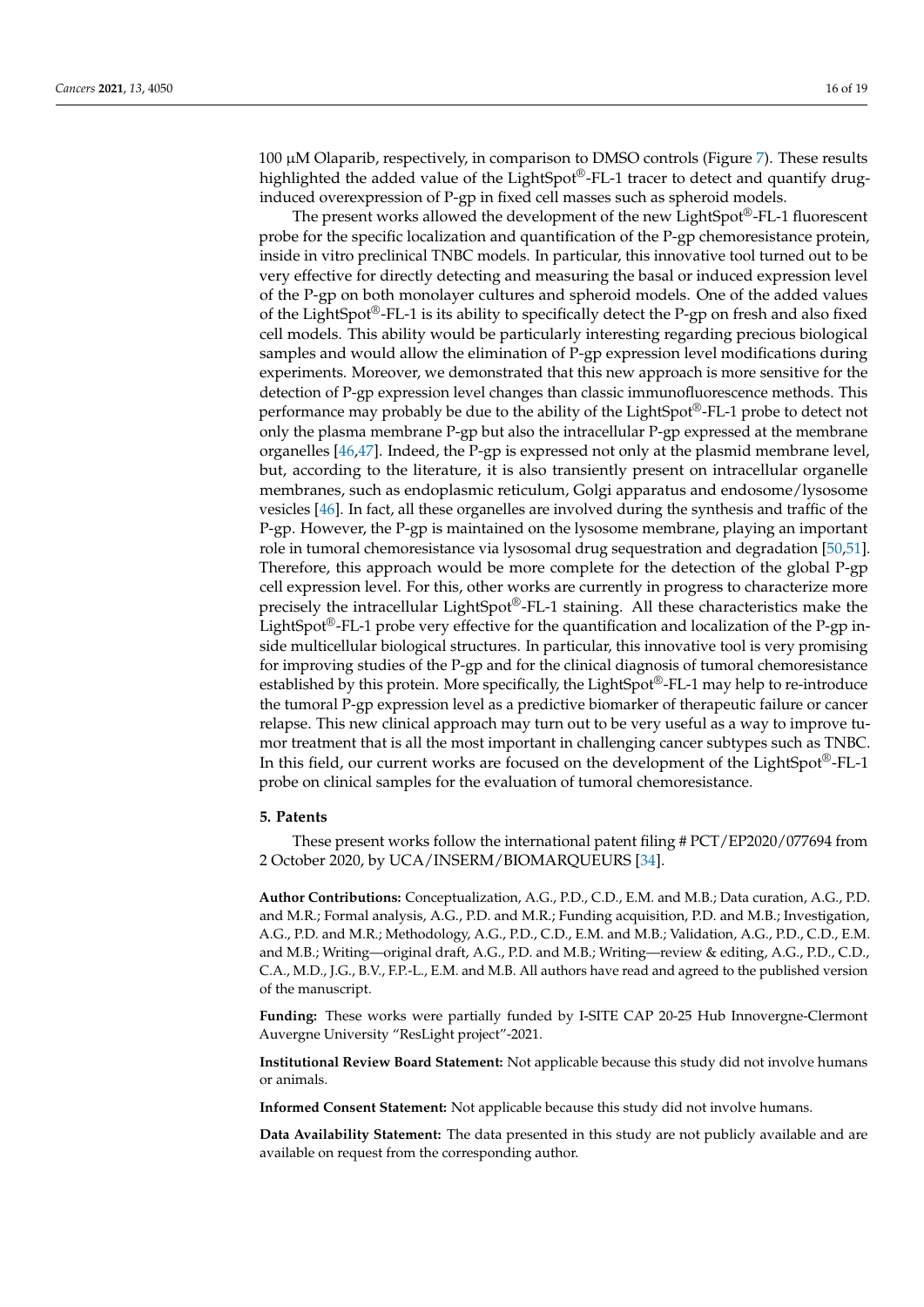**Acknowledgments:** Our thanks to the CICS (Centre d'Imagerie Cellulaire Santé) from Clermont Auvergne University for the flow cytometry analysis, and to the Biological Resource Center of Jean Perrin Comprehensive Cancer Center for the nitrogen storage of all cell lines used in these works.

**Conflicts of Interest:** The authors declare no conflict of interest.

#### **References**

- <span id="page-16-0"></span>1. Juliano, R.L.; Ling, V.A. Surface Glycoprotein Modulating Drug Permeability in Chinese Hamster Ovary Cell Mutants. *Biochim. Biophys. Acta.* **1976**, *455*, 152–162. [\[CrossRef\]](http://doi.org/10.1016/0005-2736(76)90160-7)
- <span id="page-16-1"></span>2. Holland, I.B.; Cole, S.P.C.; Kuchler, K.; Higgins, C.F. Chapter 1—Phylogenetic and Functional Classification of ABC (ATP-Binding Cassette) Systems. In *ABC Proteins: From Bacteria to Man*; Academic Press Inc., Elsevier: Amsterdam, The Netherland, 2003; pp. 3–35.
- 3. Bamdad, M.; Brousseau, P.; Denizeau, F. Identification of a Multidrug Resistance-like System in Tetrahymena Pyriformis: Evidence for a New Detoxication Mechanism in Freshwater Ciliates. *FEBS Lett.* **1999**, *456*, 389–393. [\[CrossRef\]](http://doi.org/10.1016/S0014-5793(99)00978-3)
- 4. Bamdad, M.; Reader, S.; Grolière, C.A.; Bohatier, J.; Denizeau, F. Uptake and Efflux of Polycyclic Aromatic Hydrocarbons by Tetrahymena Pyriformis: Evidence for a Resistance Mechanism. *Cytometry* **1997**, *28*, 170–175. [\[CrossRef\]](http://doi.org/10.1002/(SICI)1097-0320(19970601)28:2<170::AID-CYTO11>3.0.CO;2-N)
- <span id="page-16-20"></span>5. Vache, C.; Camares, O.; Cardoso-Ferreira, M.-C.; Dastugue, B.; Creveaux, I.; Vaury, C.; Bamdad, M. A Potential Genomic Biomarker for the Detection of Polycyclic Aromatic Hydrocarbon Pollutants: Multidrug Resistance Gene 49 in Drosophila Melanogaster. *Environ. Toxicol. Chem.* **2007**, *26*, 1418–1424. [\[CrossRef\]](http://doi.org/10.1897/06-552R.1)
- <span id="page-16-2"></span>6. Valton, E.; Wawrzyniak, I.; Amblard, C.; Combourieu, B.; Bayle, M.-L.; Desmolles, F.; Kwiatkowski, F.; Penault-Llorca, F.; Bamdad, M. P-Gp Expression Levels in the Erythrocytes of Brown Trout: A New Tool for Aquatic Sentinel Biomarker Development. *Biomarkers* **2017**, *22*, 566–574. [\[CrossRef\]](http://doi.org/10.1080/1354750X.2017.1338314)
- <span id="page-16-3"></span>7. Gottesman, M.M. Mechanisms of Cancer Drug Resistance. *Annu. Rev. Med.* **2002**, *53*, 615–627. [\[CrossRef\]](http://doi.org/10.1146/annurev.med.53.082901.103929) [\[PubMed\]](http://www.ncbi.nlm.nih.gov/pubmed/11818492)
- <span id="page-16-4"></span>8. Robey, R.W.; Pluchino, K.M.; Hall, M.D.; Fojo, A.T.; Bates, S.E.; Gottesman, M.M. Revisiting the Role of ABC Transporters in Multidrug-Resistant Cancer. *Nat. Rev. Cancer* **2018**, *18*, 452–464. [\[CrossRef\]](http://doi.org/10.1038/s41568-018-0005-8)
- <span id="page-16-5"></span>9. Theodoulou, F.L.; Kerr, I.D. ABC Transporter Research: Going Strong 40 Years On. *Biochem. Soc. Trans.* **2015**, *43*, 1033–1040. [\[CrossRef\]](http://doi.org/10.1042/BST20150139) [\[PubMed\]](http://www.ncbi.nlm.nih.gov/pubmed/26517919)
- 10. Silverman, J.A. Multidrug-Resistance Transporters. *Pharm. Biotechnol.* **1999**, *12*, 353–386. [\[CrossRef\]](http://doi.org/10.1007/0-306-46812-3_13) [\[PubMed\]](http://www.ncbi.nlm.nih.gov/pubmed/10742982)
- <span id="page-16-6"></span>11. Zheng, H.-C. The Molecular Mechanisms of Chemoresistance in Cancers. *Oncotarget* **2017**, *8*, 59950–59964. [\[CrossRef\]](http://doi.org/10.18632/oncotarget.19048)
- <span id="page-16-7"></span>12. Sarkadi, B.; Homolya, L.; Szakács, G.; Váradi, A. Human Multidrug Resistance ABCB and ABCG Transporters: Participation in a Chemoimmunity Defense System. *Physiol. Rev.* **2006**, *86*, 1179–1236. [\[CrossRef\]](http://doi.org/10.1152/physrev.00037.2005)
- <span id="page-16-8"></span>13. Leonard, G.D.; Fojo, T.; Bates, S.E. The Role of ABC Transporters in Clinical Practice. *Oncologist* **2003**, *8*, 411–424. [\[CrossRef\]](http://doi.org/10.1634/theoncologist.8-5-411) [\[PubMed\]](http://www.ncbi.nlm.nih.gov/pubmed/14530494)
- 14. Lawlor, D.; Martin, P.; Busschots, S.; Thery, J.; O'Leary, J.J.; Hennessy, B.T.; Stordal, B. PARP Inhibitors as P-Glyoprotein Substrates. *J. Pharm. Sci.* **2014**, *103*, 1913–1920. [\[CrossRef\]](http://doi.org/10.1002/jps.23952)
- <span id="page-16-9"></span>15. Azzariti, A.; Porcelli, L.; Simone, G.M.; Quatrale, A.E.; Colabufo, N.A.; Berardi, F.; Perrone, R.; Zucchetti, M.; D'Incalci, M.; Xu, J.M.; et al. Tyrosine Kinase Inhibitors and Multidrug Resistance Proteins: Interactions and Biological Consequences. *Cancer Chemoth. Pharm.* **2010**, *65*, 335–346. [\[CrossRef\]](http://doi.org/10.1007/s00280-009-1039-0) [\[PubMed\]](http://www.ncbi.nlm.nih.gov/pubmed/19495754)
- <span id="page-16-10"></span>16. Pérez-Tomás, R. Multidrug Resistance: Retrospect and Prospects in Anti-Cancer Drug Treatment. *Curr. Med. Chem.* **2006**, *13*, 1859–1876. [\[CrossRef\]](http://doi.org/10.2174/092986706777585077)
- <span id="page-16-11"></span>17. Nedeljković, M.; Damjanović, A. Mechanisms of Chemotherapy Resistance in Triple-Negative Breast Cancer-How We Can Rise to the Challenge. *Cells* **2019**, *8*, 957. [\[CrossRef\]](http://doi.org/10.3390/cells8090957)
- <span id="page-16-12"></span>18. Yamada, A.; Ishikawa, T.; Ota, I.; Kimura, M.; Shimizu, D.; Tanabe, M.; Chishima, T.; Sasaki, T.; Ichikawa, Y.; Morita, S.; et al. High Expression of ATP-Binding Cassette Transporter ABCC11 in Breast Tumors Is Associated with Aggressive Subtypes and Low Disease-Free Survival. *Breast Cancer Res. Treat.* **2013**, *137*, 773–782. [\[CrossRef\]](http://doi.org/10.1007/s10549-012-2398-5)
- <span id="page-16-13"></span>19. Linn, S.C.; Giaccone, G.; van Diest, P.J.; Blokhuis, W.M.D.; van der Valk, P.; van Kalken, C.K.; Kuiper, C.M.; Pinedo, H.M.; Baak, J.P.A. Prognostic Relevance of P-Glycoprotein Expression in Breast Cancer. *Ann. Oncol.* **1995**, *6*, 679–685. [\[CrossRef\]](http://doi.org/10.1093/oxfordjournals.annonc.a059284) [\[PubMed\]](http://www.ncbi.nlm.nih.gov/pubmed/8664189)
- <span id="page-16-14"></span>20. Robinson, K.; Tiriveedhi, V. Perplexing Role of P-Glycoprotein in Tumor Microenvironment. *Front. Oncol.* **2020**, *10*, 265. [\[CrossRef\]](http://doi.org/10.3389/fonc.2020.00265) [\[PubMed\]](http://www.ncbi.nlm.nih.gov/pubmed/32195185)
- <span id="page-16-15"></span>21. Baekelandt, M.M.; Holm, R.; Nesland, J.M.; Tropé, C.G.; Kristensen, G.B. P-Glycoprotein Expression Is a Marker for Chemotherapy Resistance and Prognosis in Advanced Ovarian Cancer. *Anticancer Res.* **2000**, *20*, 1061–1067.
- <span id="page-16-16"></span>22. Verrelle, P.; Frédéric, M.; Fonck, Y.; Feillel, V.; Dionet, C.; Kwiatkowski, F.; Plagne, R.; Chassagne, J. Clinical Relevance of Immunohistochemical Detection of Multidrug Resistance P-Glycoprotein in Breast Carcinoma. *J. Natl. Cancer Inst.* **1991**, *83*, 111–116. [\[CrossRef\]](http://doi.org/10.1093/jnci/83.2.111) [\[PubMed\]](http://www.ncbi.nlm.nih.gov/pubmed/1671103)
- <span id="page-16-17"></span>23. Irvin, W.J.; Carey, L.A. What Is Triple-Negative Breast Cancer? *Eur. J. Cancer* **2008**, *44*, 2799–2805. [\[CrossRef\]](http://doi.org/10.1016/j.ejca.2008.09.034)
- <span id="page-16-18"></span>24. Prat, A.; Pineda, E.; Adamo, B.; Galván, P.; Fernández, A.; Gaba, L.; Díez, M.; Viladot, M.; Arance, A.; Muñoz, M. Clinical Implications of the Intrinsic Molecular Subtypes of Breast Cancer. *Breast* **2015**, *24* (Suppl. 2), S26–S35. [\[CrossRef\]](http://doi.org/10.1016/j.breast.2015.07.008) [\[PubMed\]](http://www.ncbi.nlm.nih.gov/pubmed/26253814)
- <span id="page-16-19"></span>25. Yin, L.; Duan, J.-J.; Bian, X.-W.; Yu, S.-C. Triple-Negative Breast Cancer Molecular Subtyping and Treatment Progress. *Breast Cancer Res.* **2020**, *22*, 61. [\[CrossRef\]](http://doi.org/10.1186/s13058-020-01296-5)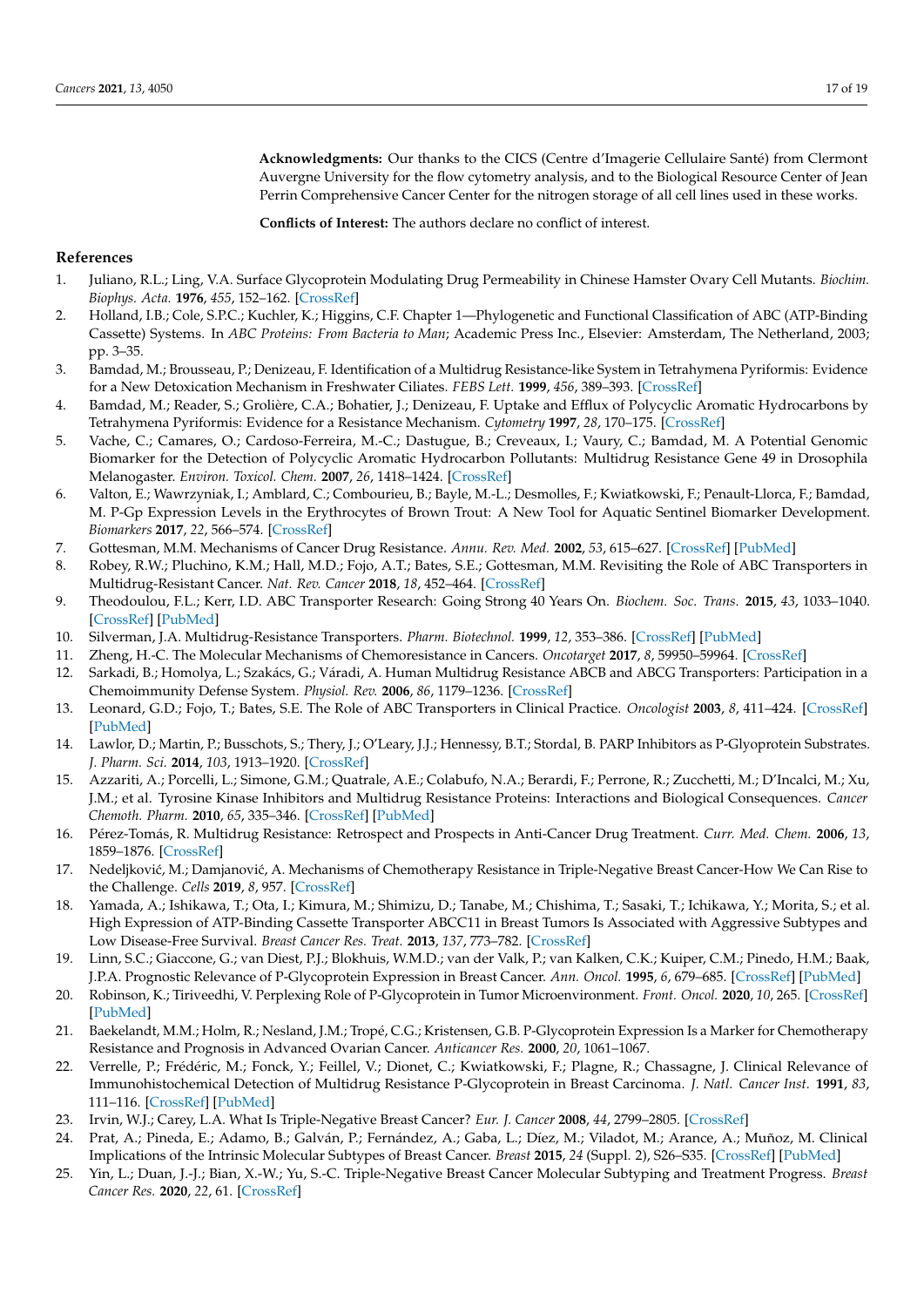- <span id="page-17-0"></span>26. Liedtke, C.; Mazouni, C.; Hess, K.R.; André, F.; Tordai, A.; Mejia, J.A.; Symmans, W.F.; Gonzalez-Angulo, A.M.; Hennessy, B.; Green, M.; et al. Response to Neoadjuvant Therapy and Long-Term Survival in Patients with Triple-Negative Breast Cancer. *J. Clin. Oncol.* **2008**, *26*, 1275–1281. [\[CrossRef\]](http://doi.org/10.1200/JCO.2007.14.4147)
- <span id="page-17-1"></span>27. Carey, L.A.; Dees, E.C.; Sawyer, L.; Gatti, L.; Moore, D.T.; Collichio, F.; Ollila, D.W.; Sartor, C.I.; Graham, M.L.; Perou, C.M. The Triple Negative Paradox: Primary Tumor Chemosensitivity of Breast Cancer Subtypes. *Clin. Cancer. Res.* **2007**, *13*, 2329–2334. [\[CrossRef\]](http://doi.org/10.1158/1078-0432.CCR-06-1109) [\[PubMed\]](http://www.ncbi.nlm.nih.gov/pubmed/17438091)
- <span id="page-17-2"></span>28. Dufour, R.; Daumar, P.; Mounetou, E.; Aubel, C.; Kwiatkowski, F.; Abrial, C.; Vatoux, C.; Penault-Llorca, F.; Bamdad, M. BCRP and P-Gp Relay Overexpression in Triple Negative Basal-like Breast Cancer Cell Line: A Prospective Role in Resistance to Olaparib. *Sci. Rep.* **2015**, *5*, 12670. [\[CrossRef\]](http://doi.org/10.1038/srep12670) [\[PubMed\]](http://www.ncbi.nlm.nih.gov/pubmed/26234720)
- <span id="page-17-3"></span>29. Dubois, C.; Dufour, R.; Daumar, P.; Aubel, C.; Szczepaniak, C.; Blavignac, C.; Mounetou, E.; Penault-Llorca, F.; Bamdad, M. Development and Cytotoxic Response of Two Proliferative MDA-MB-231 and Non-Proliferative SUM1315 Three-Dimensional Cell Culture Models of Triple-Negative Basal-like Breast Cancer Cell Lines. *Oncotarget* **2017**, *8*, 95316–95331. [\[CrossRef\]](http://doi.org/10.18632/oncotarget.20517) [\[PubMed\]](http://www.ncbi.nlm.nih.gov/pubmed/29221130)
- 30. Dubois, C.; Daumar, P.; Aubel, C.; Gauthier, J.; Vidalinc, B.; Mounetou, E.; Penault-Llorca, F.; Bamdad, M. The New Synthetic Serum-Free Medium OptiPASS Promotes High Proliferation and Drug Efficacy Prediction on Spheroids from MDA-MB-231 and SUM1315 Triple-Negative Breast Cancer Cell Lines. *J. Clin. Med. Res.* **2019**, *8*, 397. [\[CrossRef\]](http://doi.org/10.3390/jcm8030397)
- 31. Dubois, C.; Martin, F.; Hassel, C.; Magnier, F.; Daumar, P.; Aubel, C.; Guerder, S.; Mounetou, E.; Penault-Lorca, F.; Bamdad, M. Low-Dose and Long-Term Olaparib Treatment Sensitizes MDA-MB-231 and SUM1315 Triple-Negative Breast Cancers Spheroids to Fractioned Radiotherapy. *J. Clin. Med.* **2019**, *9*, 64. [\[CrossRef\]](http://doi.org/10.3390/jcm9010064)
- <span id="page-17-4"></span>32. Goisnard, A.; Dubois, C.; Daumar, P.; Aubel, C.; Depresle, M.; Gauthier, J.; Vidalinc, B.; Penault-Llorca, F.; Mounetou, E.; Bamdad, M. The New Serum-Free OptiPASS® Medium in Cold and Oxygen-Free Conditions: An Innovative Conservation Method for the Preservation of MDA-MB-231 Triple Negative Breast Cancer Spheroids. *Cancers* **2021**, *13*, 1945. [\[CrossRef\]](http://doi.org/10.3390/cancers13081945) [\[PubMed\]](http://www.ncbi.nlm.nih.gov/pubmed/33919619)
- <span id="page-17-5"></span>33. Booij, T.H.; Price, L.S.; Danen, E.H.J. 3D Cell-Based Assays for Drug Screens: Challenges in Imaging, Image Analysis, and High-Content Analysis. *SLAS Discov.* **2019**, *24*, 615–627. [\[CrossRef\]](http://doi.org/10.1177/2472555219830087)
- <span id="page-17-6"></span>34. Bamdad, M.; Daumar, P.; Dubois, C.; Gauthier, J.; Goisnard, A.; Mounetou, E.; Penault-Llorca, F.; Vidalinc, B. LightSpot Patent: Method for Detecting, Localising and Quantifying MDR Proteins. International Patent Application WO 2021/064191 A1, 8 April 2021.
- <span id="page-17-7"></span>35. Bush, T.L.; Payton, M.; Heller, S.; Chung, G.; Hanestad, K.; Rottman, J.B.; Loberg, R.; Friberg, G.; Kendall, R.L.; Saffran, D.; et al. AMG 900, a Small-Molecule Inhibitor of Aurora Kinases, Potentiates the Activity of Microtubule-Targeting Agents in Human Metastatic Breast Cancer Models. *Mol. Cancer Ther.* **2013**, *12*, 2356–2366. [\[CrossRef\]](http://doi.org/10.1158/1535-7163.MCT-12-1178)
- <span id="page-17-8"></span>36. Kumar, A.; Jaitak, V. Natural Products as Multidrug Resistance Modulators in Cancer. *Eur. J. Med. Chem.* **2019**, *176*, 268–291. [\[CrossRef\]](http://doi.org/10.1016/j.ejmech.2019.05.027)
- <span id="page-17-9"></span>37. Kartal-Yandim, M.; Adan-Gokbulut, A.; Baran, Y. Molecular Mechanisms of Drug Resistance and Its Reversal in Cancer. *Crit. Rev. Biotechnol.* **2016**, *36*, 716–726. [\[CrossRef\]](http://doi.org/10.3109/07388551.2015.1015957)
- <span id="page-17-10"></span>38. Dent, R.; Trudeau, M.; Pritchard, K.I.; Hanna, W.M.; Kahn, H.K.; Sawka, C.A.; Lickley, L.A.; Rawlinson, E.; Sun, P.; Narod, S.A. Triple-Negative Breast Cancer: Clinical Features and Patterns of Recurrence. *Clin. Cancer Res.* **2007**, *13*, 4429–4434. [\[CrossRef\]](http://doi.org/10.1158/1078-0432.CCR-06-3045) [\[PubMed\]](http://www.ncbi.nlm.nih.gov/pubmed/17671126)
- <span id="page-17-11"></span>39. André, F.; Zielinski, C.C. Optimal Strategies for the Treatment of Metastatic Triple-Negative Breast Cancer with Currently Approved Agents. *Ann. Oncol.* **2012**, *23*, vi46–vi51. [\[CrossRef\]](http://doi.org/10.1093/annonc/mds195) [\[PubMed\]](http://www.ncbi.nlm.nih.gov/pubmed/23012302)
- <span id="page-17-12"></span>40. Kim, B.; Fatayer, H.; Hanby, A.M.; Horgan, K.; Perry, S.L.; Valleley, E.M.A.; Verghese, E.T.; Williams, B.J.; Thorne, J.L.; Hughes, T.A. Neoadjuvant Chemotherapy Induces Expression Levels of Breast Cancer Resistance Protein That Predict Disease-Free Survival in Breast Cancer. *PLoS ONE* **2013**, *8*, e62766. [\[CrossRef\]](http://doi.org/10.1371/journal.pone.0062766)
- <span id="page-17-13"></span>41. Zhang, Z.; Zhang, W.; Jin, Y.; Wang, H.; Gu, F.; Zhou, J.; Lao, Z.; Xu, Z.; Tang, F.; Zou, L.; et al. Evaluating the Response of Neoadjuvant Chemotherapy for Treatment of Breast Cancer: Are Tumor Biomarkers and Dynamic Contrast Enhanced MR Images Useful Predictive Tools? *J. Thorac. Dis.* **2014**, *6*, 785–794. [\[CrossRef\]](http://doi.org/10.3978/j.issn.2072-1439.2014.04.28)
- <span id="page-17-14"></span>42. Rudas, M.; Filipits, M.; Taucher, S.; Stranzl, T.; Steger, G.G.; Jakesz, R.; Pirker, R.; Pohl, G. Expression of MRP1, LRP and Pgp in Breast Carcinoma Patients Treated with Preoperative Chemotherapy. *Breast Cancer Res. Treat.* **2003**, *81*, 149–157. [\[CrossRef\]](http://doi.org/10.1023/A:1025751631115)
- <span id="page-17-15"></span>43. Saaby, L.; Brodin, B. A Critical View on In Vitro Analysis of P-Glycoprotein (P-Gp) Transport Kinetics. *J. Pharm. Sci.* **2017**, *106*, 2257–2264. [\[CrossRef\]](http://doi.org/10.1016/j.xphs.2017.04.022)
- <span id="page-17-16"></span>44. Jouan, E.; Le Vée, M.; Mayati, A.; Denizot, C.; Parmentier, Y.; Fardel, O. Evaluation of P-Glycoprotein Inhibitory Potential Using a Rhodamine 123 Accumulation. *Pharmaceutics* **2016**, *8*, 12. [\[CrossRef\]](http://doi.org/10.3390/pharmaceutics8020012) [\[PubMed\]](http://www.ncbi.nlm.nih.gov/pubmed/27077878)
- <span id="page-17-17"></span>45. Hamrang, Z.; Arthanari, Y.; Clarke, D.; Pluen, A. Quantitative Assessment of P-Glycoprotein Expression and Function Using Confocal Image Analysis. *Microsc. Microanal.* **2014**, *20*, 1329–1339. [\[CrossRef\]](http://doi.org/10.1017/S1431927614013014) [\[PubMed\]](http://www.ncbi.nlm.nih.gov/pubmed/25158832)
- <span id="page-17-18"></span>46. Fu, D.; Arias, I.M. Intracellular Trafficking of P-Glycoprotein. *Int. J. Biochem. Cell Biol.* **2012**, *44*, 461–464. [\[CrossRef\]](http://doi.org/10.1016/j.biocel.2011.12.009)
- <span id="page-17-19"></span>47. Zhitomirsky, B.; Assaraf, Y.G. Lysosomal Sequestration of Hydrophobic Weak Base Chemotherapeutics Triggers Lysosomal Biogenesis and Lysosome-Dependent Cancer Multidrug Resistance. *Oncotarget* **2015**, *6*, 1143–1156. [\[CrossRef\]](http://doi.org/10.18632/oncotarget.2732)
- <span id="page-17-20"></span>48. Garland, M.; Yim, J.J.; Bogyo, M. A Bright Future for Precision Medicine: Advances in Fluorescent Chemical Probe Design and Their Clinical Application. *Cell Chem. Biol.* **2016**, *23*, 122–136. [\[CrossRef\]](http://doi.org/10.1016/j.chembiol.2015.12.003) [\[PubMed\]](http://www.ncbi.nlm.nih.gov/pubmed/26933740)